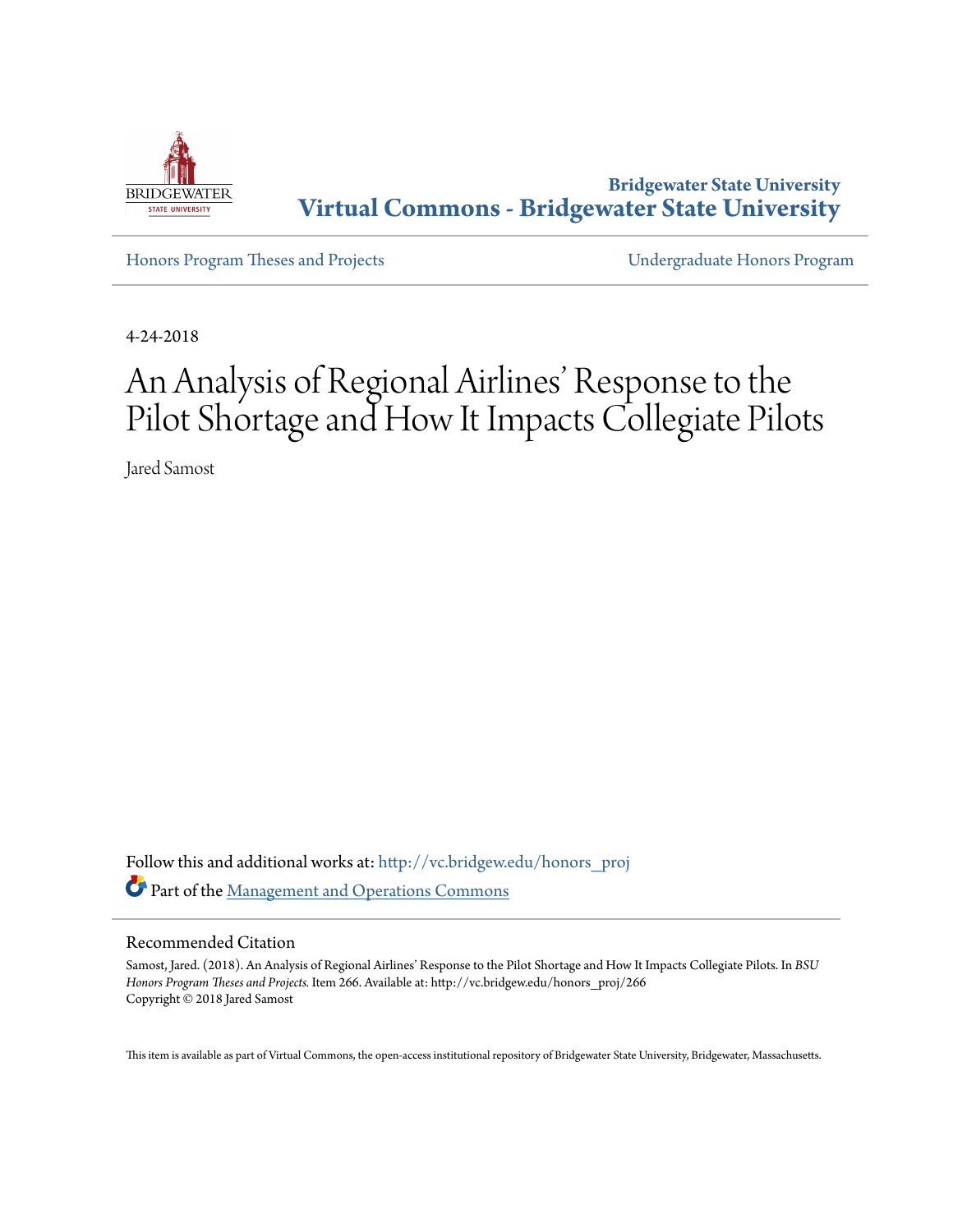An Analysis of Regional Airlines' Response to the Pilot Shortage

and How It Impacts Collegiate Pilots

Jared Samost

Submitted in Partial Completion of the

Requirements for Commonwealth Honors in Aviation Science

Bridgewater State University

April 24, 2018

Prof. Michael Welch, Thesis Advisor

Prof. Michael Farley, Committee Member

Prof. Veronica Cote, Committee Member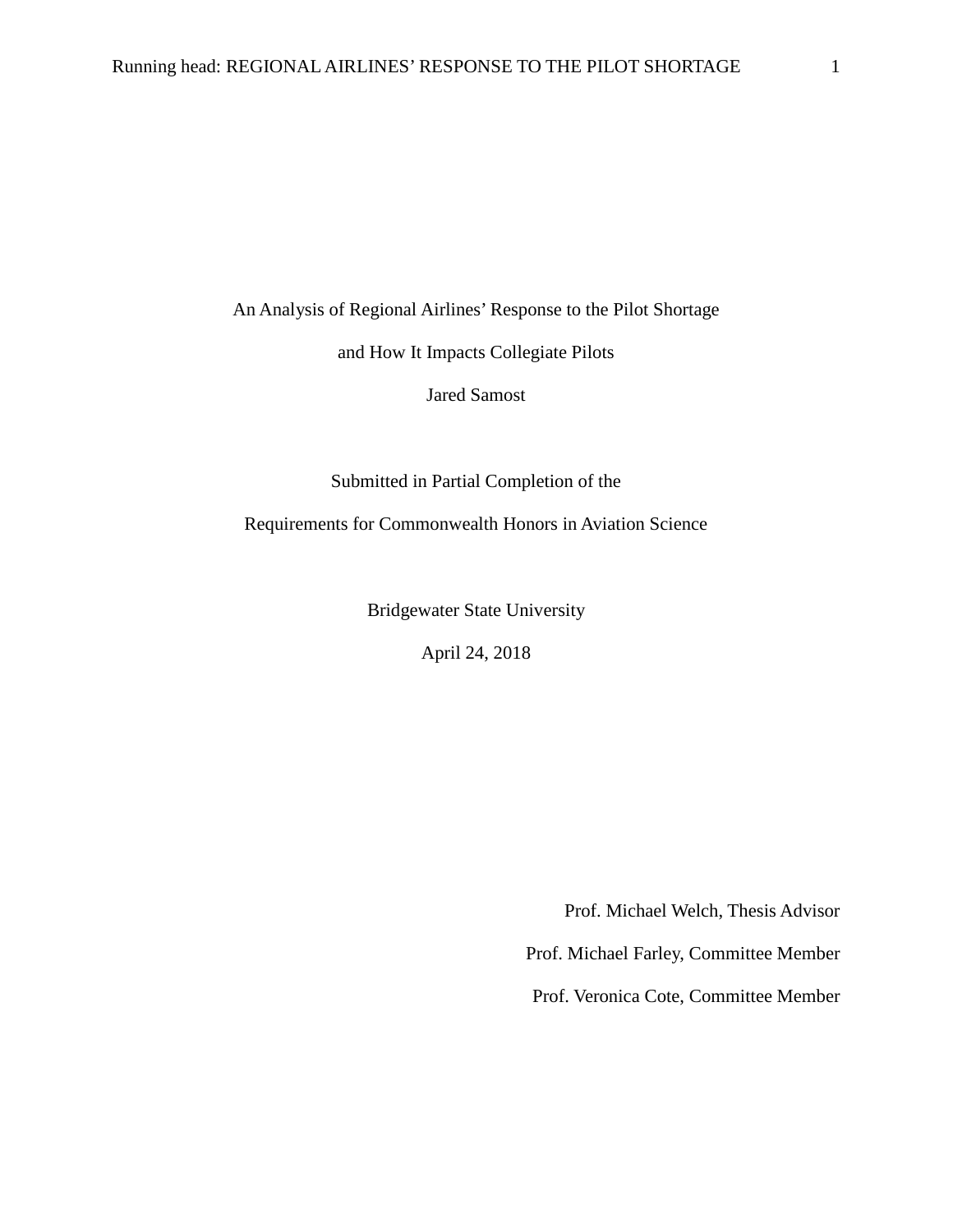## **Table of Contents**

| Airline Safety and Federal Aviation Administration Extension Act of 2010 12 |  |
|-----------------------------------------------------------------------------|--|
|                                                                             |  |
|                                                                             |  |
|                                                                             |  |
|                                                                             |  |
|                                                                             |  |
|                                                                             |  |
|                                                                             |  |
|                                                                             |  |
|                                                                             |  |
|                                                                             |  |
|                                                                             |  |
|                                                                             |  |
| Appendix C: Example Pipeline Program (Jetblue University Gateway) 30        |  |
|                                                                             |  |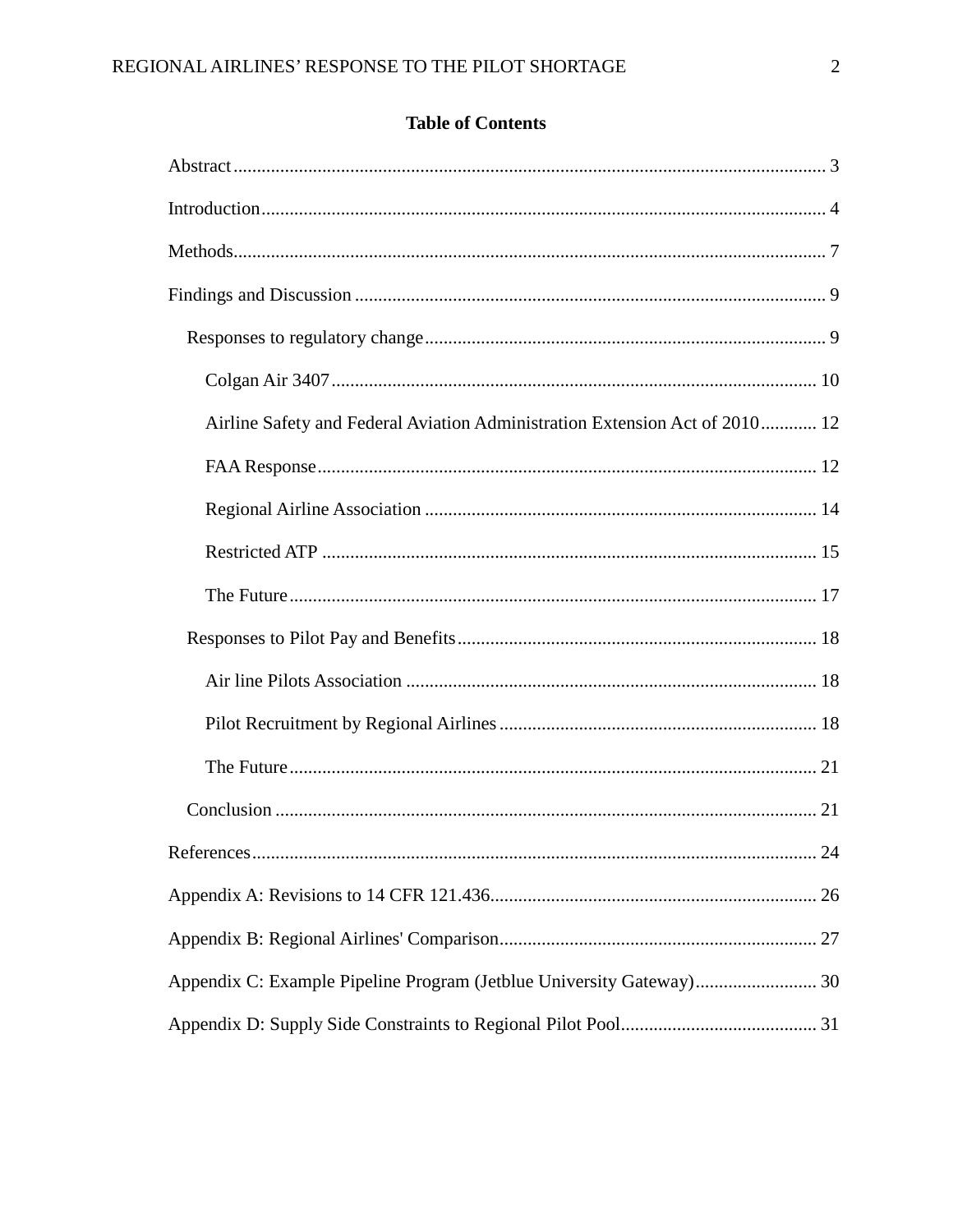#### <span id="page-3-0"></span>**Abstract**

According to the Air Line Pilots Association there is an acute shortage of qualified pilots willing to fly for regional air carriers due to a lack of benefits and pay (Pilot Supply and the Future of the Profession, n.d.). Other organizations, such as the Regional Airline Association (RAA), believe the pilot shortage is due to strict and lengthy eligibility requirements imposed recently by the governing body of aviation, The Federal Aviation Administration (FAA). The purpose of this project is to analyze the opposing views on the pilot shortage in the regional carriers and examine the recruitment efforts regional carriers utilize to attract collegiate pilots in order to counteract the pilot shortage. Content analysis will be used to explore different federal regulations pertaining to the increased eligibility requirements for pilots flying for a regional air carrier operation. Additionally, specific regional pilot recruitment programs will be analyzed for their effectiveness. This project will add to the growing conversation surrounding the pilot shortage as it specifically examines the ways in which regional carriers recruit and retain qualified pilots. For collegiate aviators, it is important to understand how the regional carriers work to alleviate the pilot shortage and how they plan to address the issues regarding pay, benefits, and lengthy eligibility requirements.

*Keywords*: pilot shortage, regional airlines, pilot recruitment, collegiate aviators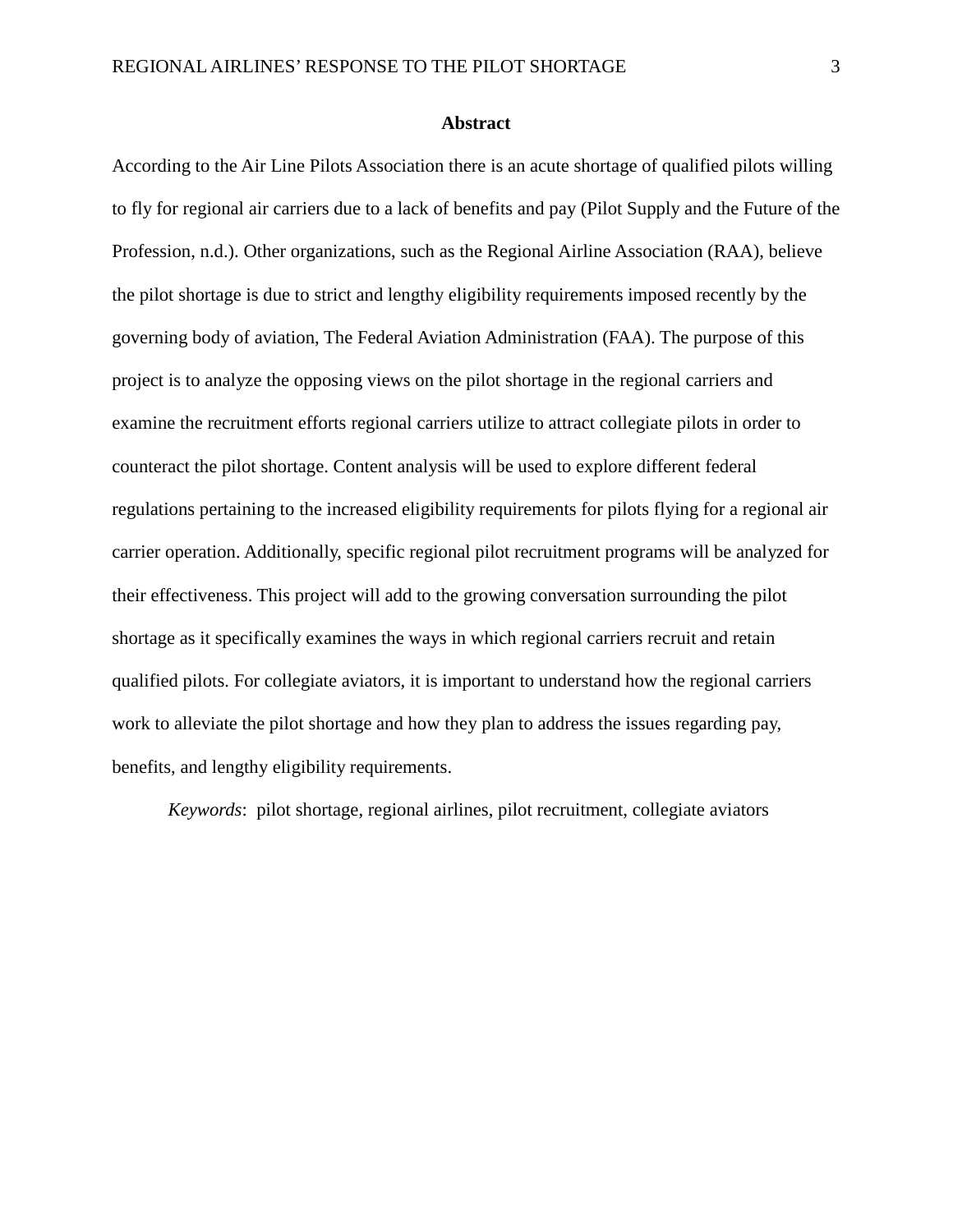## <span id="page-4-0"></span>An Analysis of Regional Airlines' Response to the Pilot Shortage and How It Impacts Collegiate Pilots

The purpose of this project is to differentiate between two common opposing views on the regional pilot shortage in United States and to analyze counteractive measures that help attract collegiate aviators.

Republic Airline, one of the largest regional carriers, had been in Chapter 11 protection for over a year after filing for bankruptcy. Despite their profits throughout the fiscal year, the airline was unable to be successful. The unusual aspect was, however, that "when Indianapolisbased Republic Airways Holdings filed for Chapter 11 bankruptcy protection, it wasn't because the company is collapsing or the regional airline model is obsolete. It was because Republic for years hasn't had enough pilots to cover all the flights it has committed to" (Briggs, 2016). This has been a more recent issue that has been plaguing US regional airlines around the nation. Republic Airline is just an example of how otherwise successful airlines are struggling with a dwindling pool of qualified pilots.

The pilot shortage in the regional airlines is having a very real effect on the country. According to the Regional Airline Association (RAA), 86 communities across the United States have had to cancel more than 10% of their daily flights due to the pilot shortage. The RAA claims that "the pilot shortage and resulting cancelled departures have had a cascading effect on Americans: fewer flight options, diminished connectivity, longer layovers and fewer destinations. Additionally, the economic impact felt across these core U.S. communities is only beginning to be measured…" (Regional Airline Association, 2014). They believe this is caused by recent regulation changes from the FAA.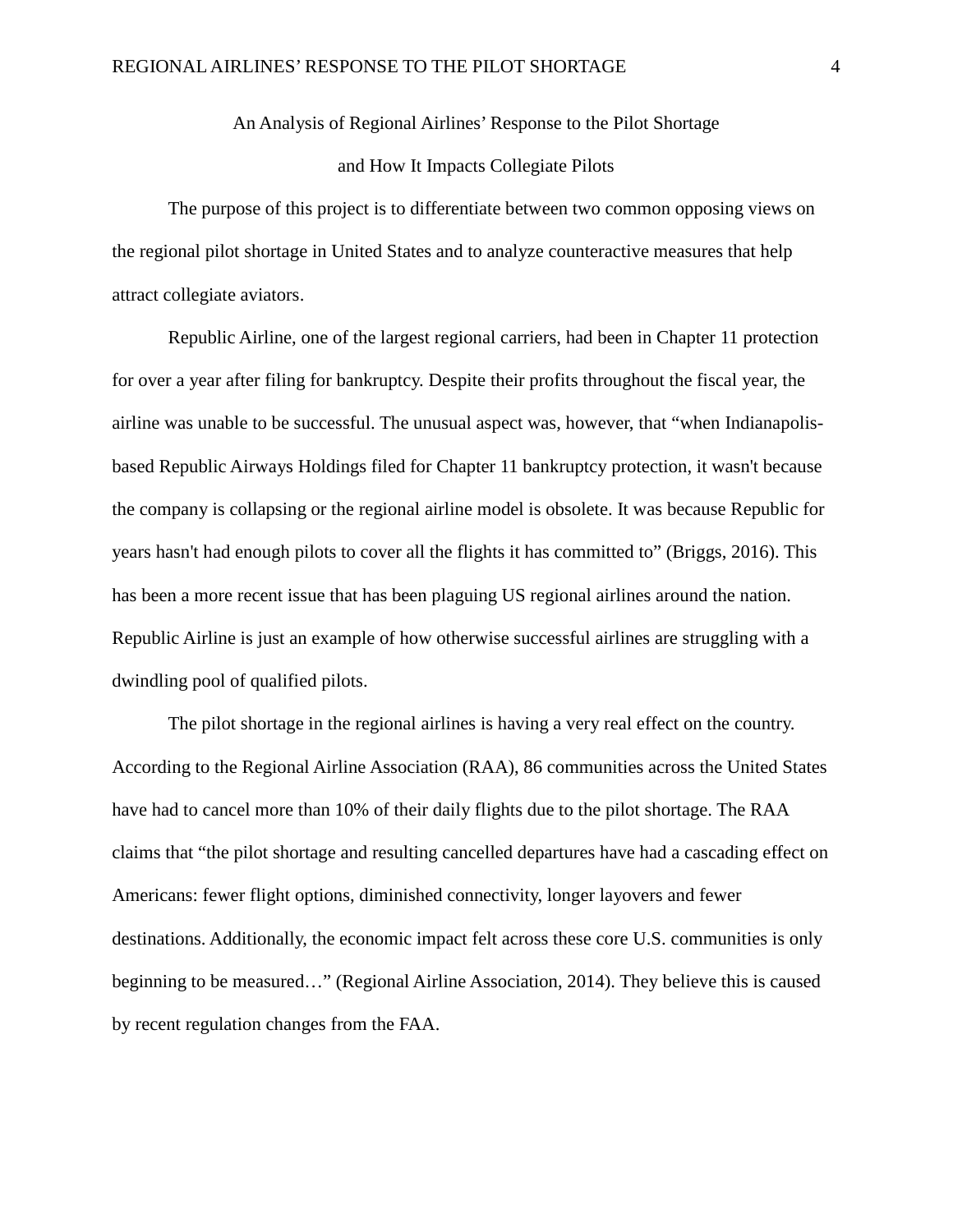The Federal Aviation Regulation (FAR) Part 121 pertains to specific air carrier operations. Over the past decade, the experience requirements for first officers under Part 121 has changed dramatically. Before regulation changes, a first officer was only required to have a Commercial Pilot Certificate, and could sit in the right seat of a regional jet with 250 flight hours of experience. New regulations require first officers under Part 121 to have an Air Transport Pilot Certificate (ATP), which has a minimum of 1500 flight hours of experience (Federal Aviation Administration, 2013). The RAA argues that, due to regulations requiring more experience, there is a decreasing pool of qualified pilots available in the industry (Regional Airline Association, 2014).

However, The Air Line Pilots Association (ALPA) believes that there is not a lack of qualified pilots, instead a lack of benefits, pay, and quality of life offered by regional carriers that has adversely affected the amount of pilot applicants. According to Tim Canoll, president of ALPA, "some airlines are experiencing difficulty in hiring and retaining qualified pilots… [And] it comes down to simple economics. When airlines offer an average starting salary of only \$23,000 a year, the market will respond accordingly" (Pilot Supply and the Future of the Profession, n.d.). In order to regain qualified pilots, ALPA argues that an airline must provide more benefits and pay. They also must provide career pathways that entice qualified pilots. Many regional airlines lack the career advancement that would encourage pilots to join the workforce. Many companies do not have ties with major carriers and leave pilots without the hope of career advancement. Many organizations have started new career paths from collegiate pilots, through the regional, and finally to major carriers in hopes of addressing the pilot shortage (Government Accountability Office, 2014).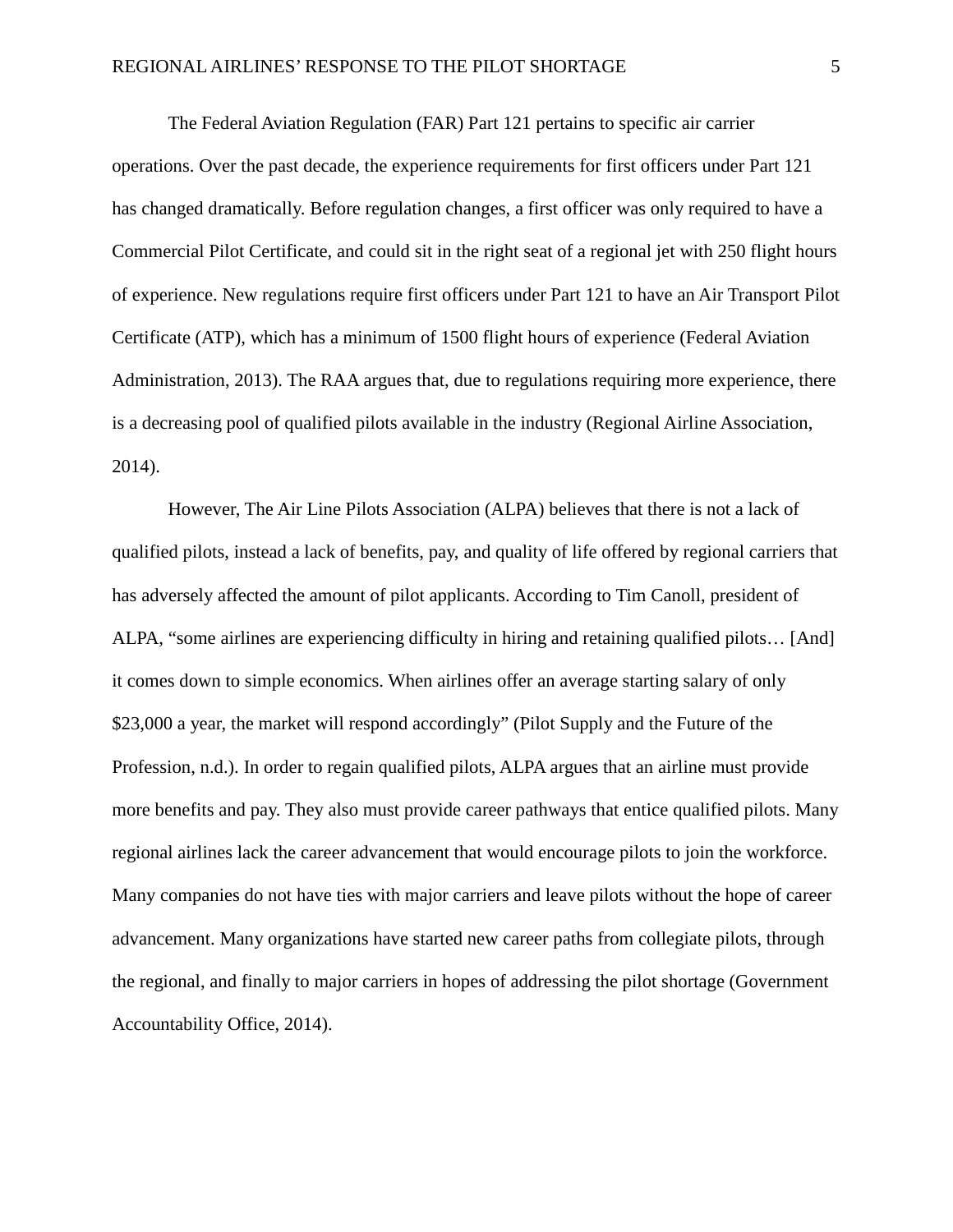#### REGIONAL AIRLINES' RESPONSE TO THE PILOT SHORTAGE 6

<span id="page-6-0"></span>This project will analyze both sides of the conversation surrounding the regional pilot shortage in the United States. This includes exploring how stringent regulations restrict qualified pilots and how the low entry pay and lack of benefits that have been a staple of regional carriers. This analysis will also help collegiate pilots to better understand why the pilot shortage exists and what regional carriers are doing to provide young pilots with better opportunities.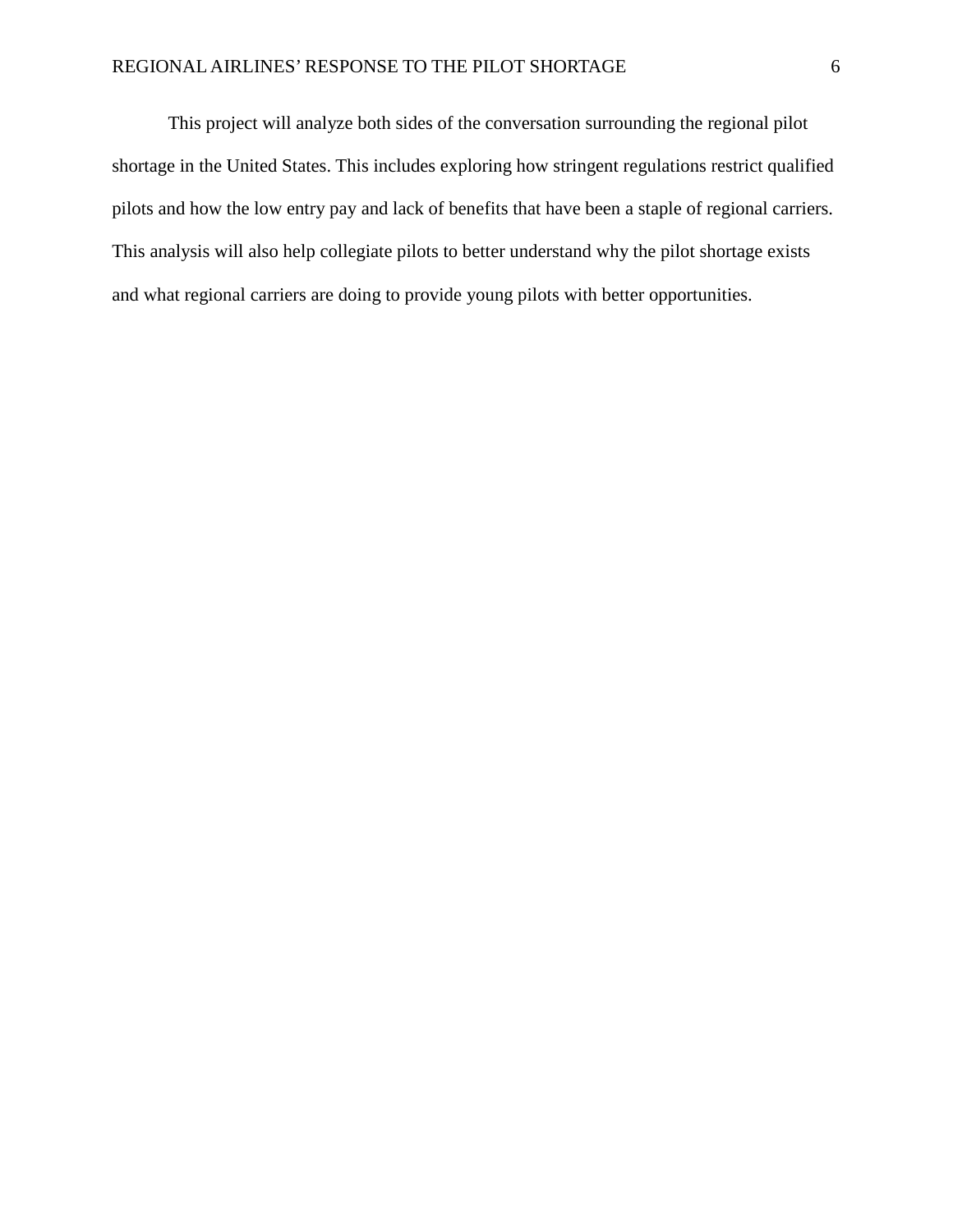#### **Methods**

For this project, I completed an in-depth content analysis in order to better understand why the pilot shortage exists and what is being done in the aviation industry to address it. This project utilized information found in Federal Aviation Regulations, FAA circulars and advisors, as well as different articles that summarize the aviation industry before a change of regulation. These articles provide a description of how the aviation industry operated before the regulations were changed, and what catalysts motivated a change in the regulations. This will serve as a baseline to explain where different organizations got their information about the probable causes of the pilot shortage, and why they have a specific stance on the issue.

I then assessed how a variety of organizations within the regional airline industry have responded to the pilot shortage. This will be a comparison between the different stances on the issue: those who believe new regulations caused a shortage of pilots, and those who argue that shortage of pay and benefits caused a lack of pilots within the regional airlines. This can be seen in different articles published by ALPA, RAA, different regional airlines, and other key figures in the industry. I will also analyze the response of the FAA to these new regulations. This will include an examination of regulations and documents that pertain to the restricted ATP (R-ATP) which came as a result of the adverse effects of the new regulations on regional airlines.

Finally, I analyzed different regional carriers based on career paths, starting pay, benefits, and overall job satisfaction. I found this information from recruiters, articles, and airline websites themselves. This will demonstrate how the regional carriers have responded to claims of a pay and benefits shortage.

I chose a content analysis because the aviation industry is dependent on written documents and regulations in order to communicate information. There is a deep wealth of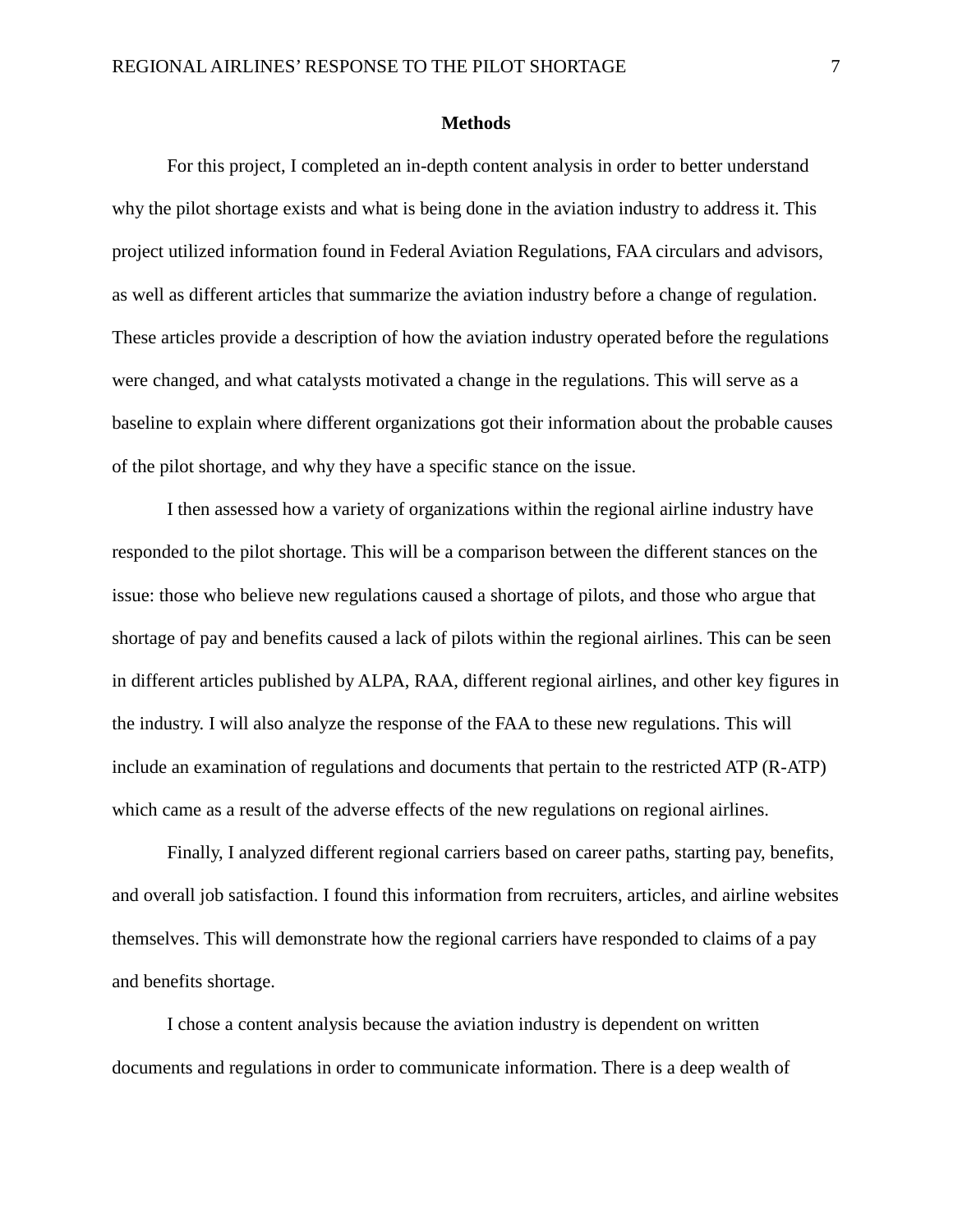#### REGIONAL AIRLINES' RESPONSE TO THE PILOT SHORTAGE 8

<span id="page-8-0"></span>information available through text that shows issues, opinions, and responses to the pilot shortage. The FAA has written regulations that can help me understand what occurred in the industry and how it is changing specifically. Completing a content analysis helped me conclude why the pilot shortage is occurring in the regional airlines, how different organizations in the industry disagree on the causes, and how airlines are currently addressing this issue.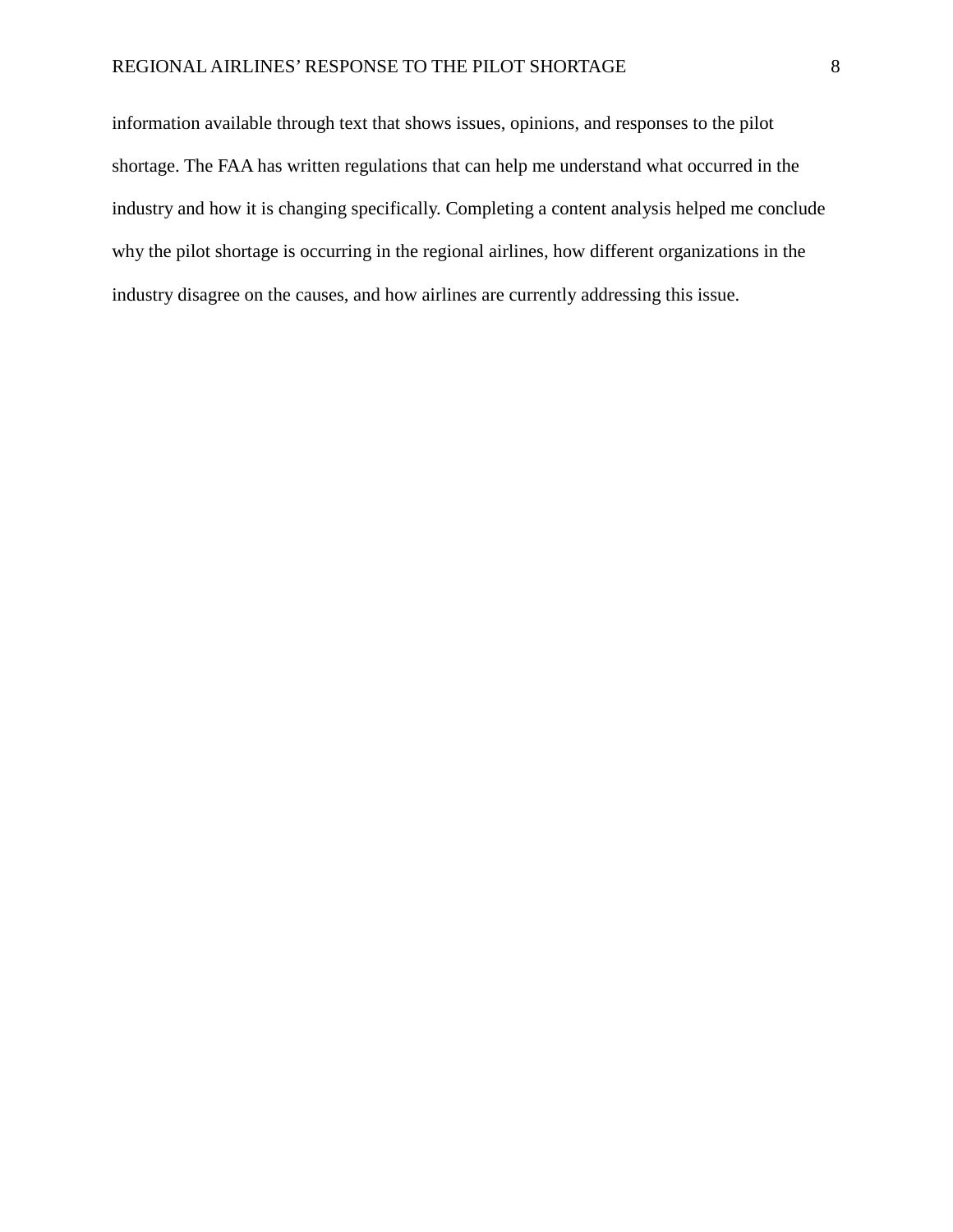#### **Findings and Discussion**

The pilot shortage is inclusive of many issues and is complex. The different findings from multiple documents will present supporting evidence for the two different arguments: the pilot shortage as a result of regulatory change, or as a result of inadequate pay and benefits. These findings also include ways in which regional airlines are addressing the issues and how they recruit collegiate pilots. The pilot shortage in the regionals come from a variety of causes, and there is debate over the correct way to address it.

#### <span id="page-9-0"></span>**Responses to regulatory change**

In the late 2000s, there was a lot public concern toward regional airline safety practices. As a result of government lobbying, new laws were put in place to set higher standards for regional carriers. One major change mandated that every pilot, under FAR Part 121 must hold an Airline Transport Pilot certificate, and in order to be an ATP applicant, must have a minimum of 1500 flight hours.

Organizations like the Regional Airline Association believed that these stringent requirements have caused a shortage of qualified pilots due to unreasonable amount of qualifications and time required to fly on an entry level job. As a result of these complaints, the FAA implemented the Restricted-Airline Transport Pilot Certificate (R-ATP) which has lower requirements based on flight training. For example, a 1000hr R-ATP is implemented for a fouryear collegiate program. These exceptions are based of the ideology of qualitative time instead of quantitative time. FAA Administrator Randy Babbit claimed that new rules "will be consistent with the philosophy of enhancing the quality and effectiveness of training rather than focusing on traditional quantitative measures such as total flight time" (Regional Airline Association, 2014).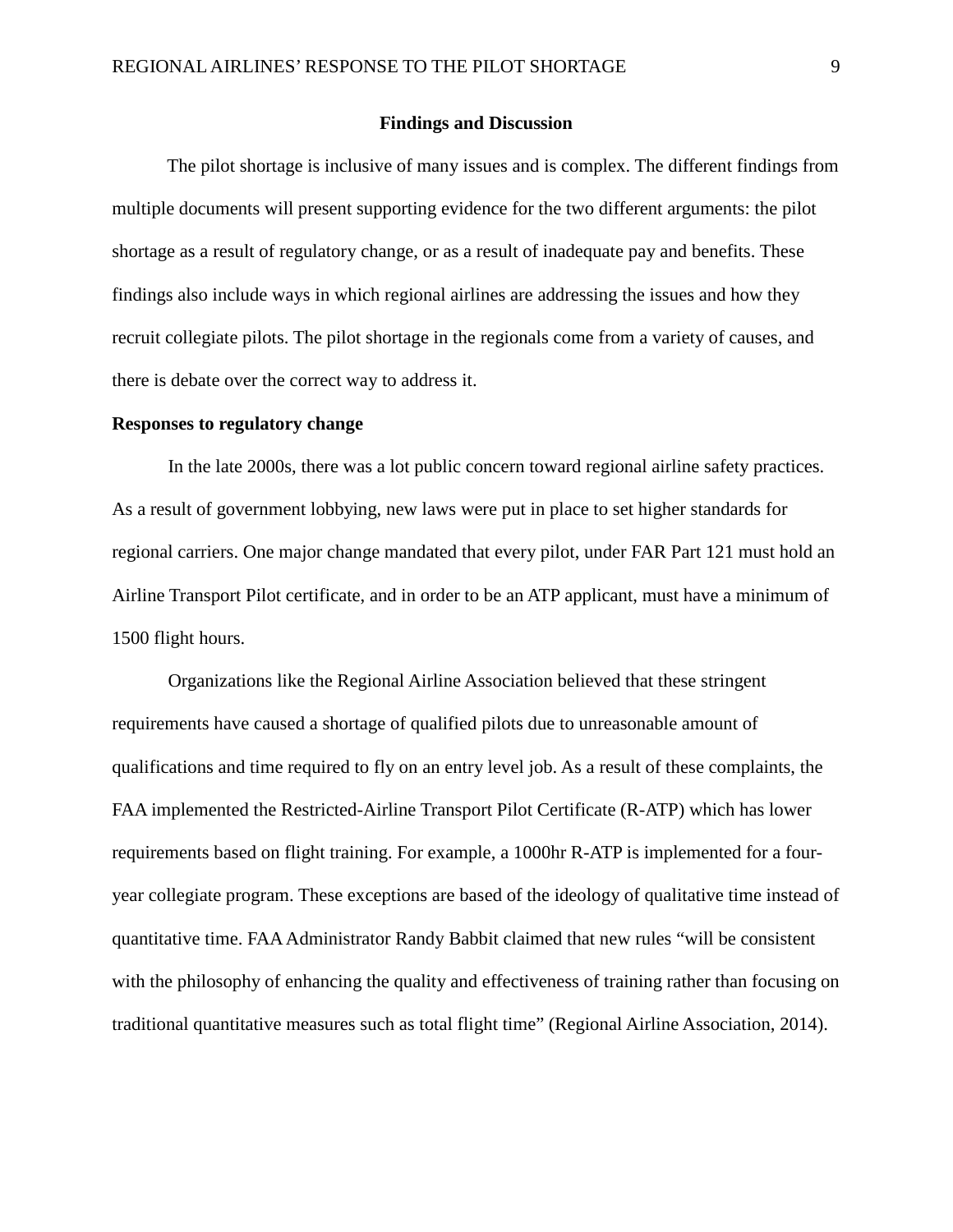Even though the R-ATP is an example of this philosophy the RAA believes that the current regulations still unfavorably impact the supply of qualified pilots.

#### **Colgan Air 3407**

<span id="page-10-0"></span>On February 12, 2009, Colgan Air Flight 3407 crashed into a neighborhood while on approach to Buffalo Niagara International Airport. 50 people died including all passengers, crew, and one person on the ground. The National Transportation Safety Board (NTSB) report claimed that the faults of this incident lie within "flight crew monitoring failures, pilot professionalism, fatigue, remedial training, pilot training records, airspeed selection procedures, stall training, Federal Aviation Administration (FAA) oversight, and flight operational quality assurance programs…" (National Transportation Safety Board, 2009). As the NTSB is not a governing body, they can only make recommendations towards government agencies such as the FAA. As seen in the NTSB report, they only touched upon pilot professionalism and remedial training. They did not make any explicit references towards increasing overall experience of regional pilots. In fact, both pilots were above current ATP minimums in terms of flight hours. The captain had 3379 flight hours at the time of the crash with an ATP Certificate, and the first officer had accumulated 2244 flight hours and held a Commercial Certificate. The issue behind the crash was inadequate training and fatigue, which does not directly correlate with the experience of the pilots (National Transportation Safety Board, 2009).

Many people believed that the Colgan Air Crash was indicative of a problematic lapse of safety that can be seen throughout the regional industry. In the Frontline documentary "Flying Cheap," Colgan Air Captain Chris Wiken explained this about the company:

They said safety was a priority a lot. In my experience, however, on a day-to-day basis, being on time and completing the flight was much more important, getting those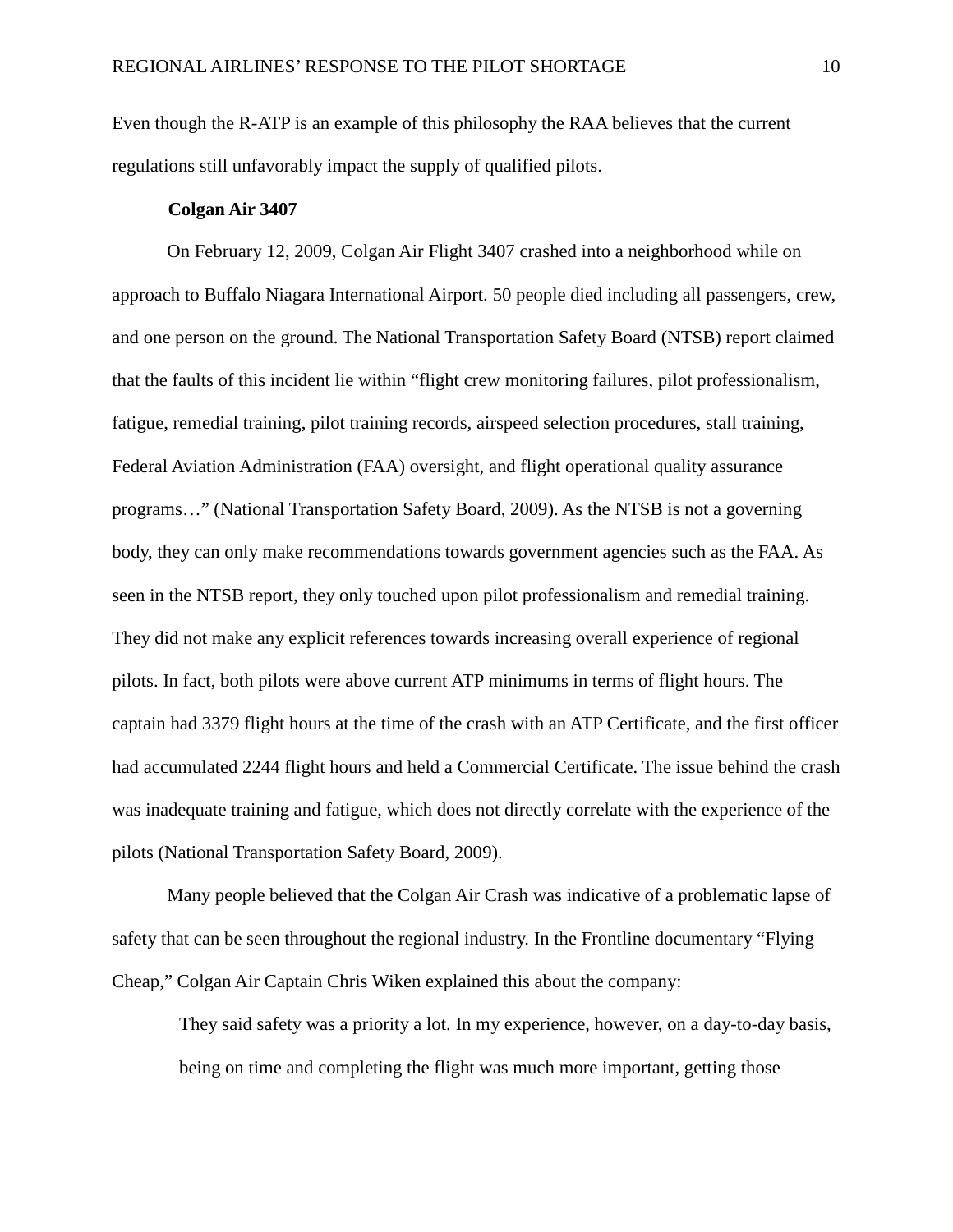passengers where they needed to go. Especially in the Northeast, they have lot of government routes that [they] fly, that are provided for by the federal government to these small airports from larger hubs. And a lot of what Colgan was, their success was getting these routes from the government, and they did not get paid unless that route got flown, unless the specified number of flights went per day. (Young, 2010)

According to this account, the operations of Colgan Air, a U.S. Regional carrier, were more focused on profits and meeting monetary goals rather than the safety of the public. They had more concerns toward external factors such as government routes and holding up contractual deals with major carriers.

Most regional airlines, Like Colgan Air, fly contractual routes. This means that major carriers, such as Delta, American, and United, will contract out smaller regional airlines to run services to small airports and provide a feeder service to the major airlines' hubs. These regional carriers will have the livery of the major airline but run separate operations. Major airlines prefer contract flying because they are able to use the competition of many regionals fighting for a contract to drive down the prices (Young, 2010).

The biggest result of the crash of Colgan 3407 was the exposure of the regional industry to the public. Many were unaware of contract flying and the competitive nature of regional airlines in the United States. With the majority of aviation accidents occurring in the regional industry in the past decade, and the resulting documentaries and investigations showed the public that the industry was being unsafe. Many felt manipulated by major carriers because they were unaware that they were flying a regional. For example, Colgan 3407 was painted as Continental Express. People believed that they were flying Continental Airlines when in reality they were flying on Colgan Air. According to "Flying Cheap", the standards set by major carriers were not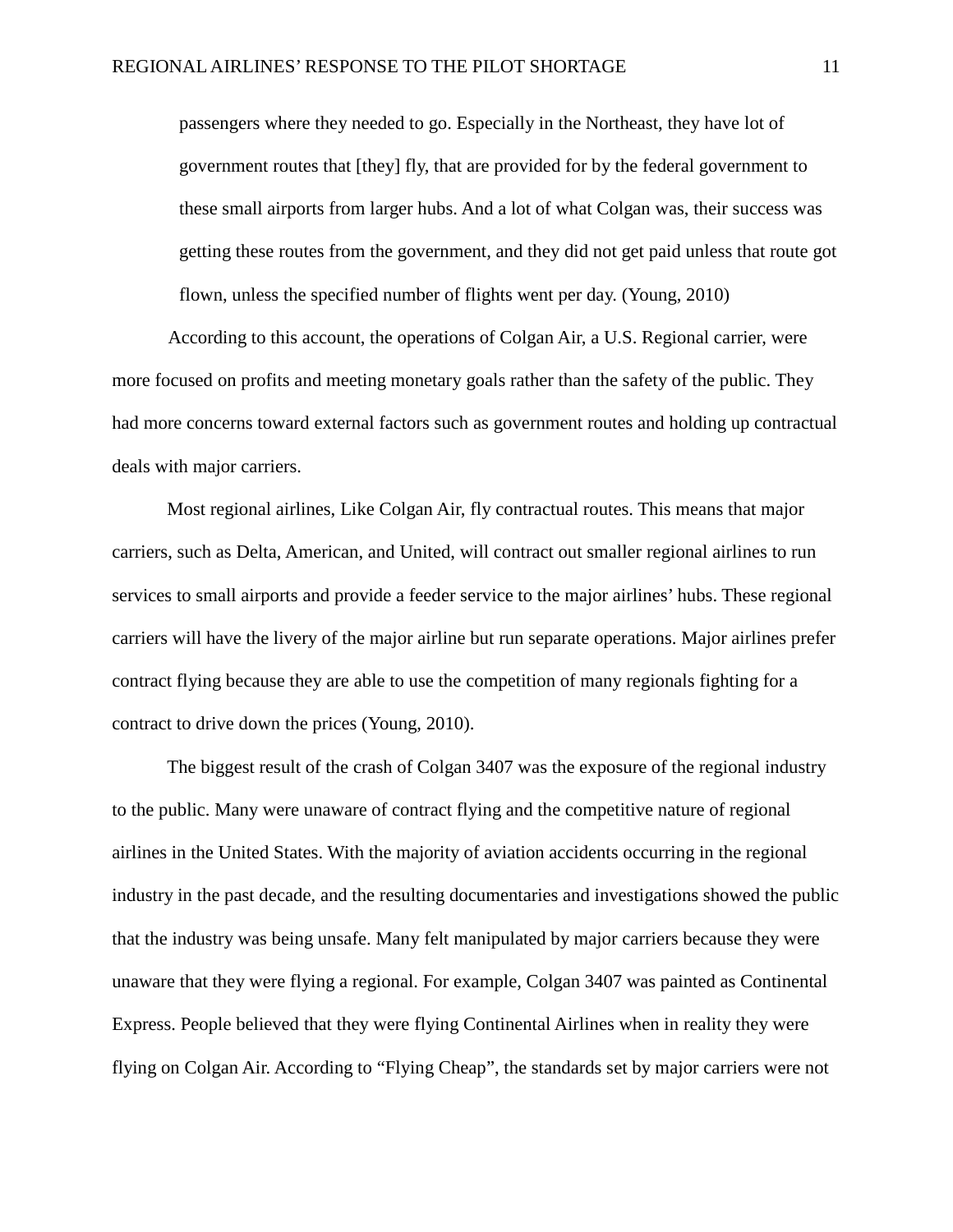the same in the regionals. Major carrier goals would be to exceed standards set by the FAA, while regionals were content on meeting standards. After the fatal accident, the public outcry was that the standards were inadequate. Former Continental CEO, Gordon Bethune, when interviewed about FAA standards not being enough claimed "…why don't you change the standard? But don't say that's not enough if you set the standard and you meet it" (Young, 2010).

One of the biggest catalysts for change were the families of the ones killed in Colgan Air 3407 and others who were affected by aviation disasters. They began lobbying to congress in order to make flying "safer".

#### **Airline Safety and Federal Aviation Administration Extension Act of 2010**

<span id="page-12-0"></span>As a result of lobbying, the  $111<sup>th</sup>$  congress of the United States created a joint committee between the House of Representatives and Senate to address public concern with the regional airline industry. In a congressional mandate, they published the Airline Safety and Federal Aviation Administration Act of 2010. Many key points were addressed, including new duty hour restrictions to reduce pilot fatigue. However, the change that had the biggest effect stated that "… each flight crew member for a part 121 air carrier [must] hold an airline transport pilot certificate under part 61 of title 14, Code of Federal Regulations" (216 para. C) Furthermore, an Airline Transport Certificate applicant must have "total [of]… 1,500 flight hours." (Public Law 111-216: Airline Safety and Federal Aviation Administration Extension Act of 2010, 2010). This mandate was presented to the FAA from congress, to be properly implemented.

#### **FAA Response**

<span id="page-12-1"></span>Title 14 Code of federal regulations (CFR) Part 121 are rules applicable to domestic and flag carriers that fall under FAA jurisdiction. Almost all regional carriers operate under this section of law. 14 CFR 121.436, which applies to pilot qualifications, was one major Federal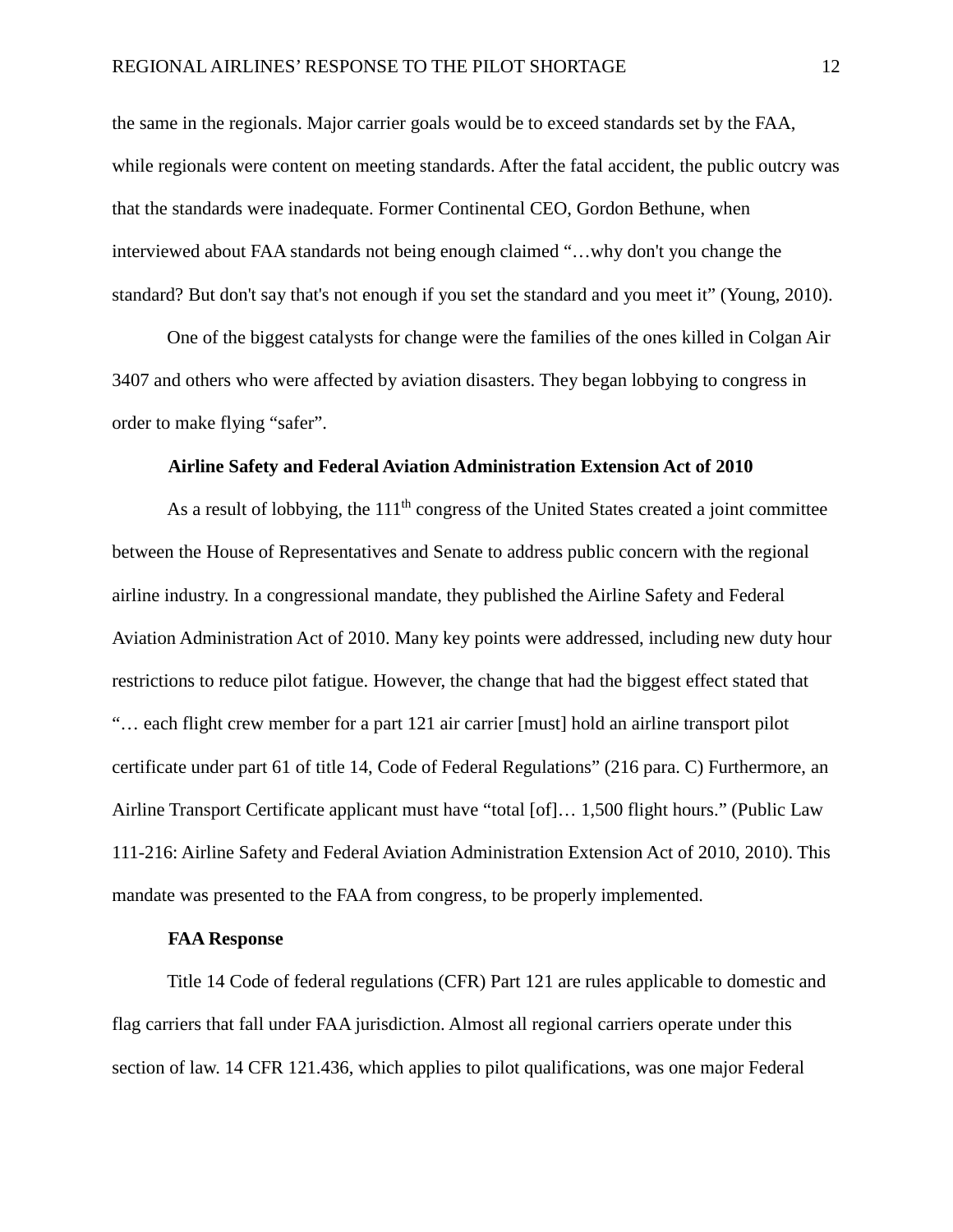Aviation Regulation (FAR) that changed as a result of the Airline Safety and Federal Aviation Administration Extension Act of 2010. As the mandate stated "each" flight crew member must have an ATP Certificate, The FAA interpreted this by making it necessary for the first officer and second in command (SIC) to also have an ATP Certificate rather than just the captain, the pilot in command (PIC). The new addition stated that "no certificate holder may use nor may any pilot act as second in command unless the pilot holds an airline transport pilot certificate…" (Federal Aviation Administration, 2013)

Before the new regulations were put into place, a first officer was only required to hold a commercial certificate which had a minimum hour requirement of 250 flight hours. Table 1 gives an overview of the regulations before and after the mandate in 2010.

| TABLE 1: Changes to part 121 operations SIC |  |  |  |
|---------------------------------------------|--|--|--|
|---------------------------------------------|--|--|--|

| PREVIOUS REQUIREMENTS               | <b>NEW REGULATIONS</b>                  |
|-------------------------------------|-----------------------------------------|
| <b>Commercial License</b>           | • ATP certificate or R-ATP certificate  |
| Appropriate Class Category and      | appropriate aircraft type rating        |
| Rating                              | • Appropriate Class Category and        |
| appropriate aircraft type rating    | Rating                                  |
| <b>Instrument Rating</b>            | • First Class Medical License           |
| <b>Second Class Medical License</b> |                                         |
| As of July 31, 2013                 | (Federal Aviation Administration, 2013) |

Rules for Captains have also changed. Applicability for PIC under 14 CFR 121.436 is as follows: "If serving as pilot in command in part 121 operations, has 1,000 hours as second in command in operations under this part [121]." This requires a certain amount of time a pilot acts as first officer before being applicable to upgrade. 1000 flight hours as a PIC under 14 CFR 135 may be substituted for the 1000 flight hours as PIC. Table 2 shows an overview of Part 121 PIC applicability: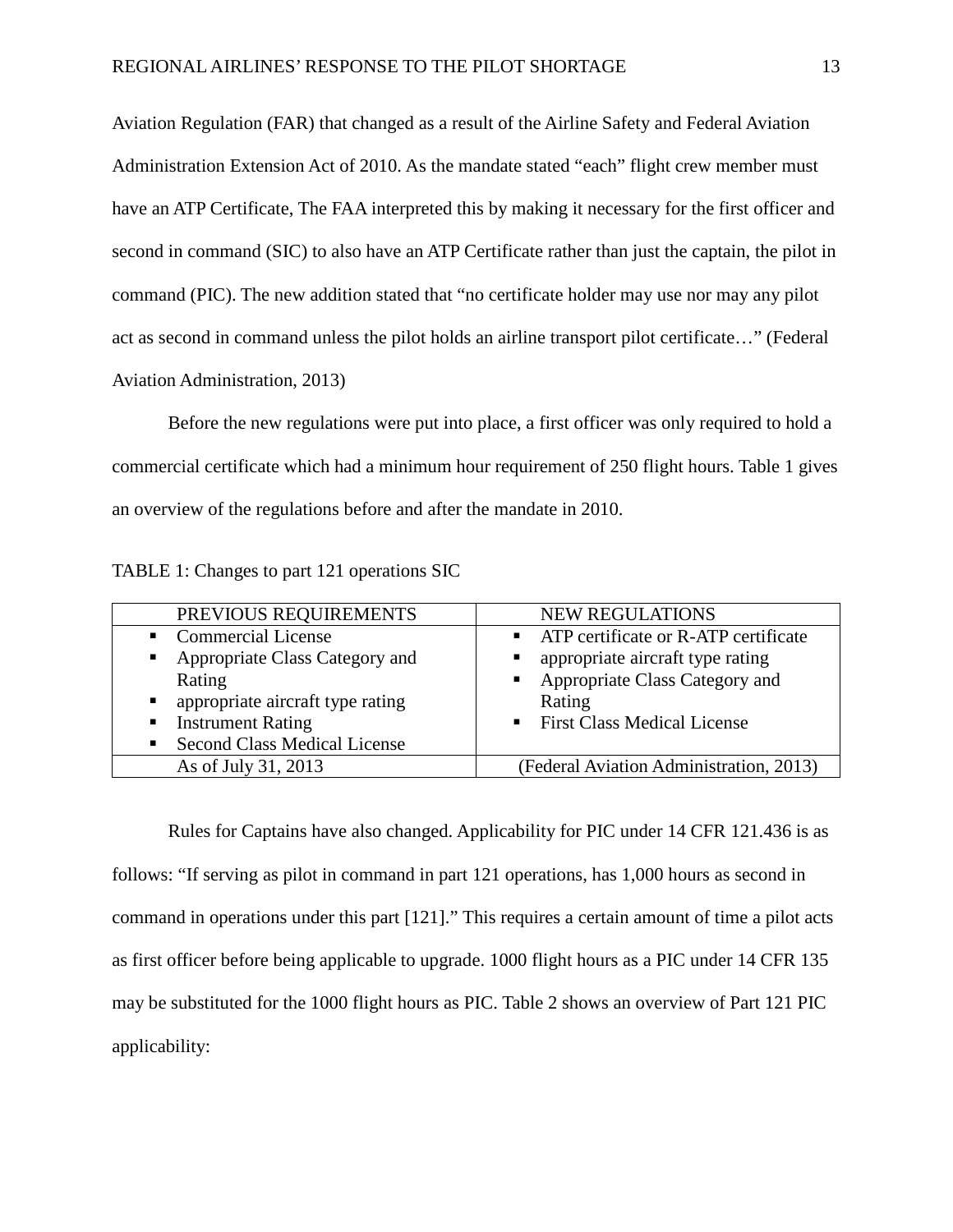| PREVIOUS REQUIREMENTS                                                                                                                                                    | <b>NEW REGULATIONS</b>                                                                                                                                                                                                                            |
|--------------------------------------------------------------------------------------------------------------------------------------------------------------------------|---------------------------------------------------------------------------------------------------------------------------------------------------------------------------------------------------------------------------------------------------|
| Have at least 1,500 hours of total time<br>٠<br>Hold an ATP certificate<br>appropriate aircraft type rating<br>Hold a first-class medical certificate.<br>$\blacksquare$ | • Meet all of the previous requirements<br>$\blacksquare$ minimum of 1,000 flight hours in air carrier<br>operations as an SIC in part 121 operations<br>1000 flight hours PIC in operations under<br>$\mathbf{E}$<br>either § 135.243 or 91.1053 |
| As of July 31, 2013                                                                                                                                                      | (Federal Aviation Administration, 2013)                                                                                                                                                                                                           |

TABLE 2: Changes to part 121 operations PIC

All the changes administered by the FAA changed the Regional landscape profoundly. In general, these new regulatory restrictions have made it more difficult for pilots to qualify as a first officer for a regional airline. Not only has this restricted pilots who do not have enough flight hours, but this has also dissuaded future aviators due to the amount of time and qualifications required for an entry level job. (Regional Airline Association, 2014)

#### **Regional Airline Association**

<span id="page-14-0"></span>The RAA believes that the pilot shortage is due to arbitrary quantitative flight hours that have restricted otherwise capable pilots from becoming first officers for a regional carrier:

RAA warned Congress and the FAA that implementation of a quantity-over-quality approach to the first officer flight-hour experience … would hasten the growing pilot shortage and endanger air service at communities across the country by dramatically increasing training and education costs for up-and-coming aviators, discouraging potential aviators from pursuing pilot careers, and creating a barrier of entry for recent graduates of highly-regarded academic and structured training programs. These graduates are well trained, ready, and eager to begin their flying career but, because of the arbitrary 1,500 hours rule, must now accumulate significant numbers of flight hours (Regional Airline Association, 2014)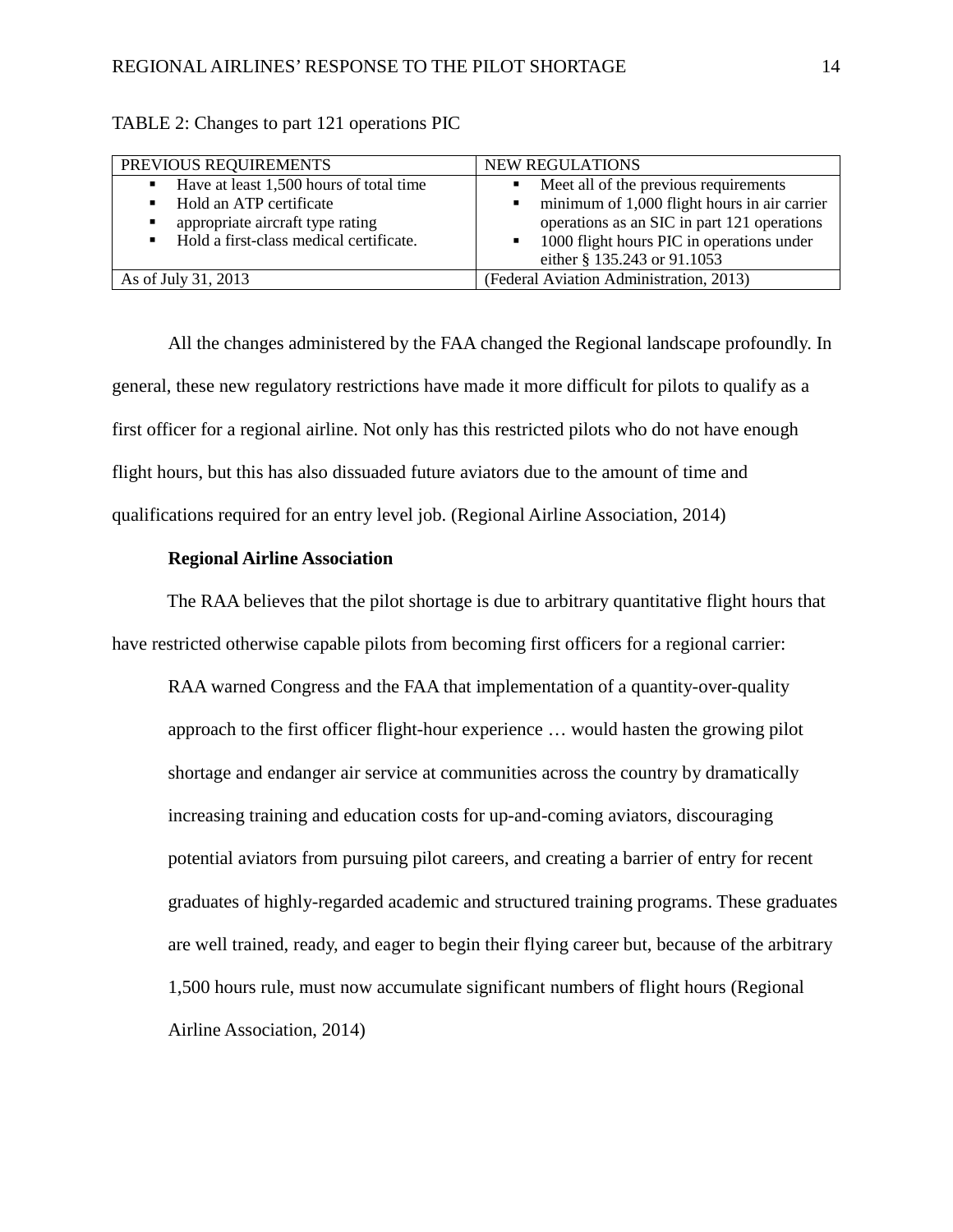The RAA believes that the amount of time and expenses required to attain an ATP has discouraged pilots from further continuing their career. This acts as another constraint to the supply of regional pilots available. The FAA had claimed that it was a priority to look at qualitative measures to increase pilot safety, however it is the quantitative regulations that have come as a result.

As a result of the new regulations that the RAA warned against they have lobbied to the FAA with these demands:

RAA therefore urges the FAA to revise the rule expeditiously, using the flexibility Congress gave the Agency to grant more credit for experience gained in high-quality, structured training programs. RAA also requests that the FAA expedite the approval process for aviation training programs qualifying for credit hours and expand eligibility to institutions that provide equivalent structured training. RAA calls on Congress to direct the FAA to exercise its flexibility to grant meaningful credit for structured training programs that emphasize quality of training over arbitrary hours in flight. (Regional Airline Association, 2014)

According to The Regional Airline Association, in order to fulfill qualitative measures of flight experience, the FAA must rely on structured training and meaningful experiences to determine if a pilot is qualified to be a first officer and fly in the right seat of regional jet. The FAA as a result implemented new regulations that bring a more qualitative approach to flight experience: The Restricted Air Transport Pilot Certificate.

#### **Restricted ATP**

<span id="page-15-0"></span>The FAA response to the demand of a qualitative approach for flight experience comes in to 14 CFR 61.160 which is flight experience restrictions. Advisor Circular 61-139 offers more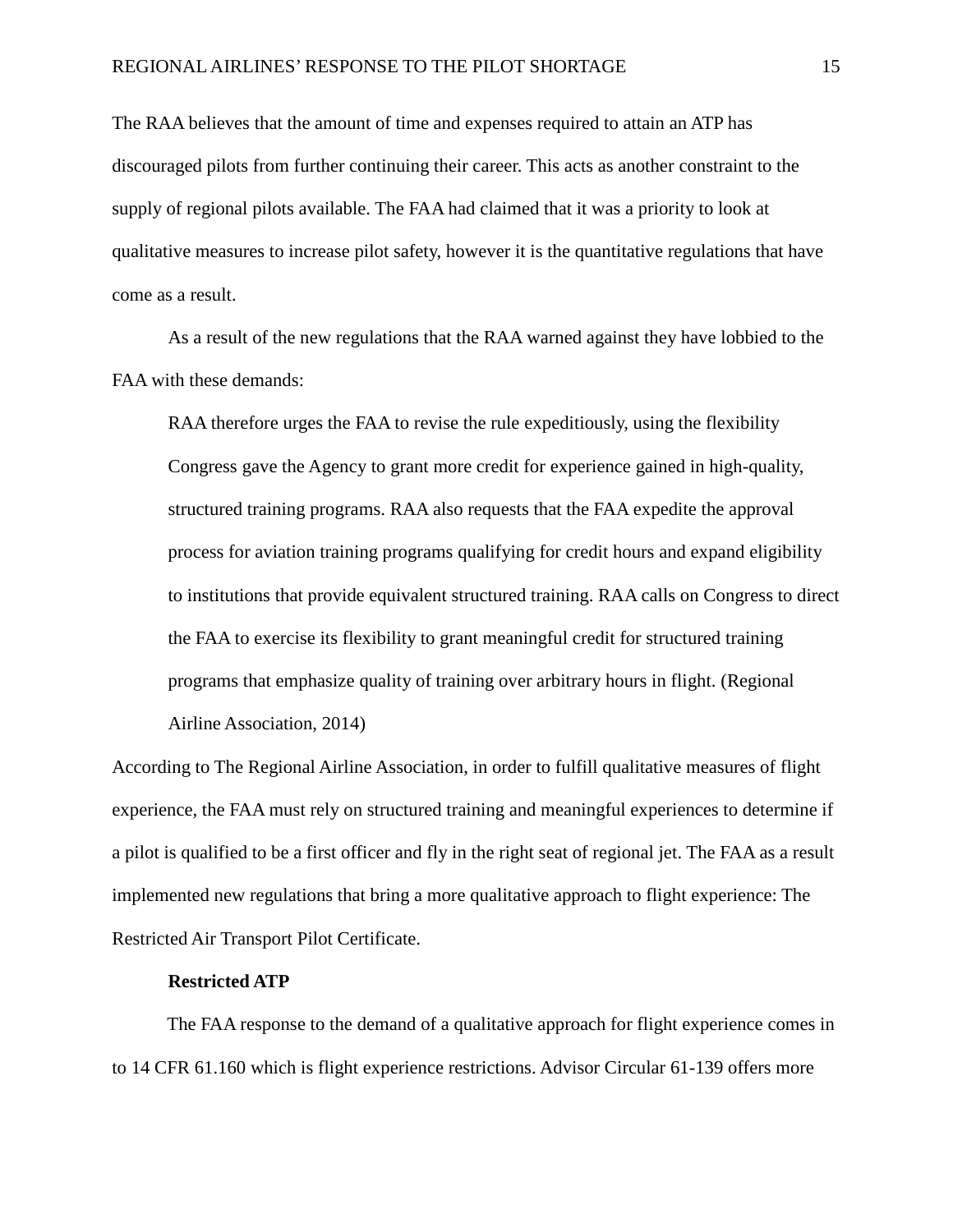clarification on applicability. According to the FAA, with the completion of a more regimented higher education, a pilot should be able to exchange flight hours for experience. There are three different hour restrictions with the R-ATP certificate. A military trained pilot has a reduced minimum of 700 flight hours. An associate degree program has a reduced minimum of 1250 flight hours, and a four-year collegiate degree has a minimum of 1000 flight hours.

In order for a collegiate program to be qualified for a restricted ATP they must meet an array of conditions. They must have a Part 141 flight school. This refers to a flight school that follows regulations pertaining to 14 CFR 141. These type flight schools have a more regimented structure compared to other flight schools. They have a training course outline (TCO) which outlines necessary maneuvers and skills to be taught to create a qualified pilot. This is considered quality training as students are held to higher standards. Part 141 training already has reduced requirements for other pilot ratings as well. For example, a normal pilot who follows Part 61 regulations must accumulate 50 flight hours of cross country time before being permitted to start training for the Instrument rating. A part 141 school has the cross-country time waived and a student may receive instrument training at a much lower flight time (Federal Aviation Administration, 2013).

To be an accredited aviation program with an R-ATP certificate, other aspects such as collegiate education must be addressed. According to AC 61-139, in order for a four-year collegiate program to have the 1000 flight hour restriction, they must offer 60 aviation related credits. These credits must cover a plethora of aviation subjects. Examples of these include: aerodynamics, aircraft systems, aviation human factors, air traffic control, aviation regulations, weather, and air safety. By providing ground instruction and more in-depth education to students,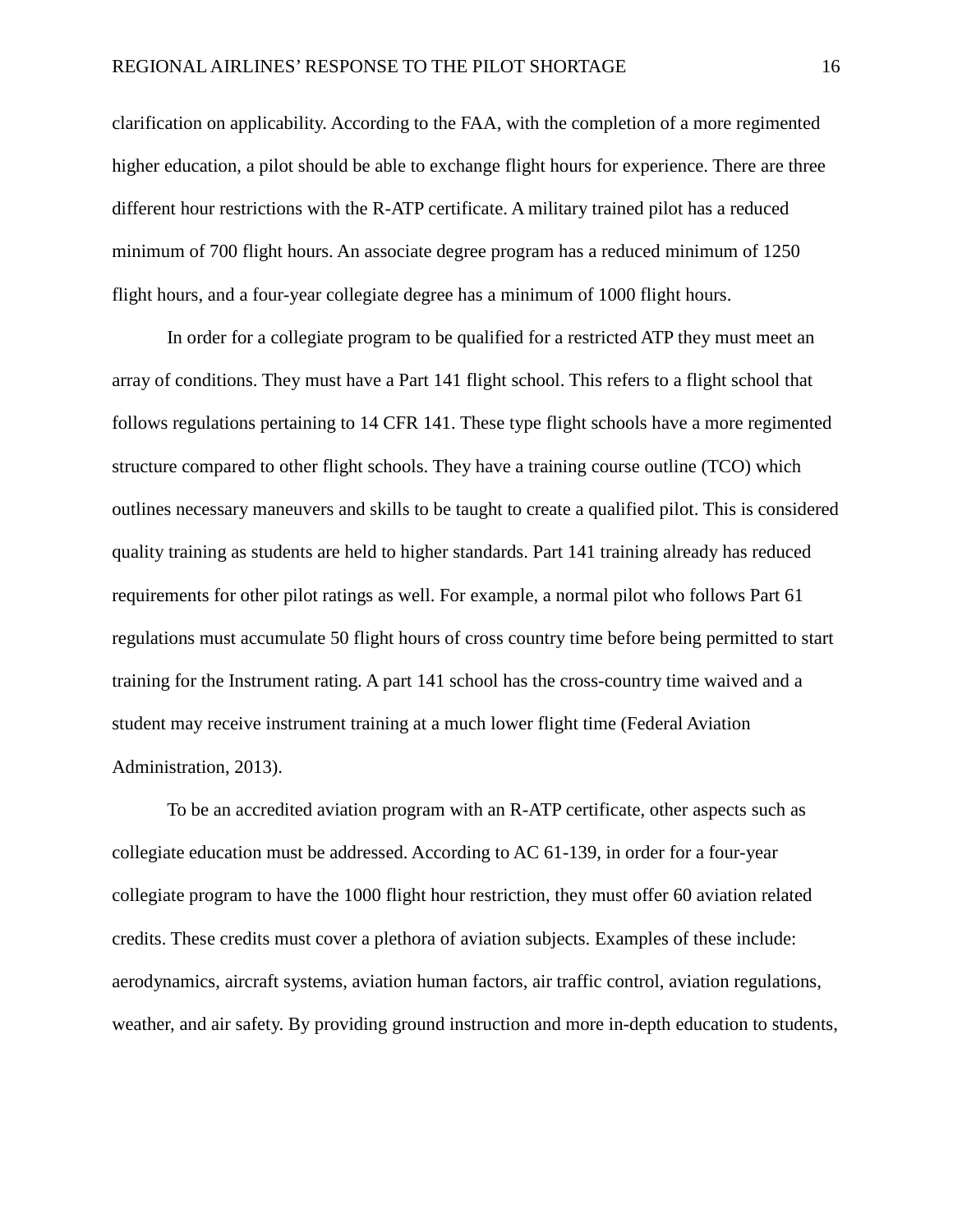the FAA believes that they are creating safer and better-quality pilots to lead the industry in the future. (Federal Aviation Administration, 2013)

The FAA has in depth regulations pertaining to the applicability of the Restricted Airline Transport Pilot Certificate. This is an attempt by the FAA to replace quantitative experience with qualitative experience. However, according to the RAA, these efforts are still not enough to address the pilot shortage effecting the regional airlines in the United States. They believe that the R-ATP is not applicable to enough future pilots. They also believe that the costs of going through collegiate programs are too expensive and unreasonable given the number of hours required after completion of these programs still required before being able to go to a regional carrier. (Regional Airline Association, 2014)

#### **The Future**

<span id="page-17-0"></span>According to the RAA, the supply of capable pilots will continue to be a constrained due to the arbitrary quantitative regulations put in place by the FAA. This will cripple the regional industry and effect smaller communities around the nation. The RAA stated that "when air service is cut or reduced, businesses large and small, which rely on that air service for connectivity, relocate or shut down. This translates to job loss and reduced tax revenue in communities across the nation" (Regional Airline Association, 2014). The RAA reported that AT&T, a large cellular corporation, moved headquarters from San Antonio to Dallas. They cited a lack of air service as one of the contributing factors for moving. In turn, the city of San Antonio lost the tax revenue from AT&T and the workforce located in the city were either laid off or had to relocate to Dallas (Regional Airline Association, 2014). The RAA continues demands to the FAA to lessen the amount of required flight hours in order to bring more qualified pilots to the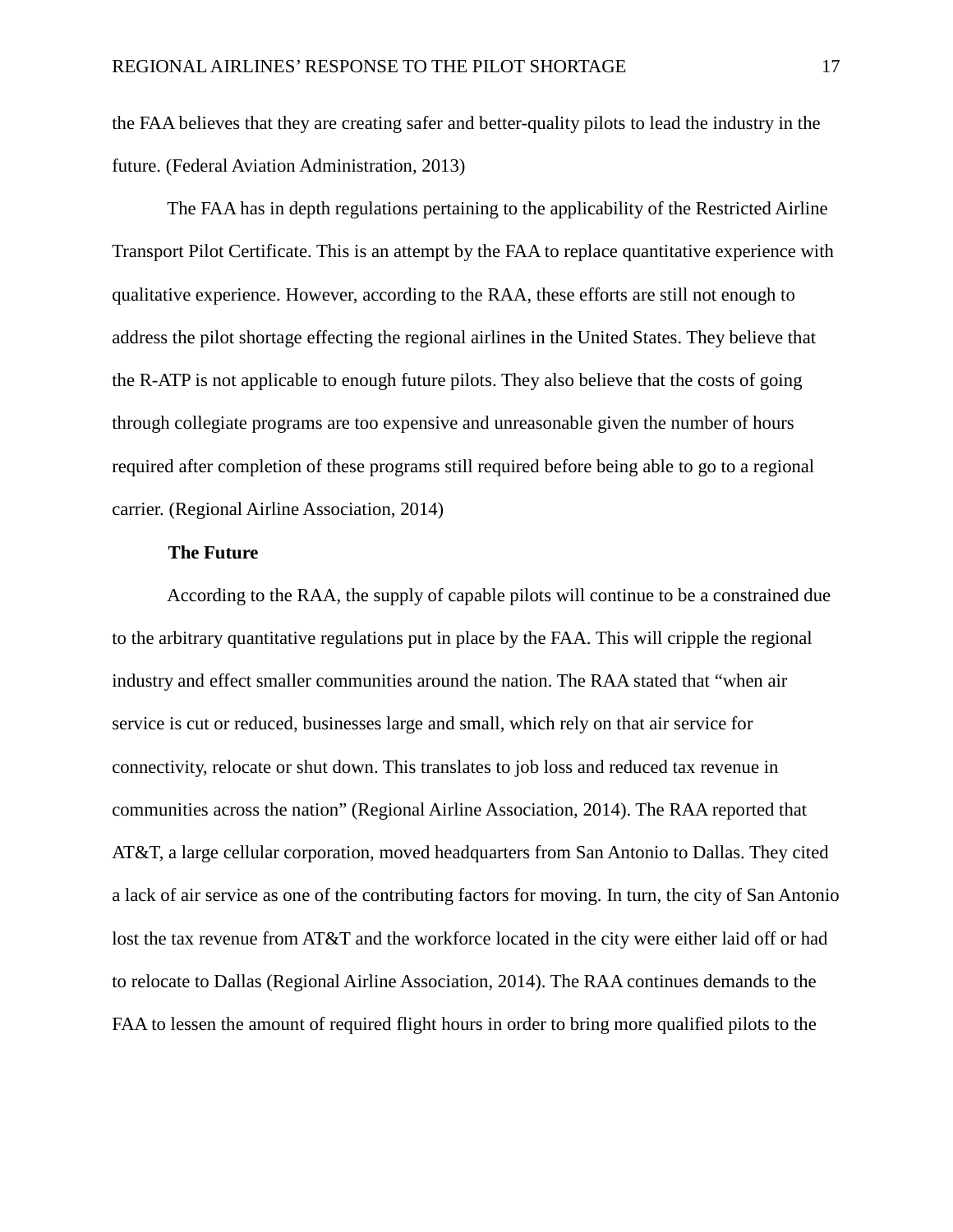regional airline industry, otherwise there will be substantial consequences to the nation's economy.

#### <span id="page-18-0"></span>**Responses to Pilot Pay and Benefits**

The next argument claims that the only way to decrease the demand for pilots is to increase the pay and benefits. This will attract more competent and skilled pilots who can afford to make a career out of aviation. This would also attract pilots who are overseas or in other areas of the workforce to return to the airline industry. There are still plenty of qualified pilots, however there is a smaller number of pilots willing to work under inadequate conditions.

#### **Air Line Pilots Association**

<span id="page-18-1"></span>The regional airline market has already started making steps to address the demand for pilots but there is still a ways to go. Many regional airlines will not be able to change fast enough with the aviation market and thus will not make it. The pilot shortage will continue until they can find equilibrium.

There is no pilot shortage in the United States. The annual number of airline transport pilot certificates issued remains strong. In fact, more than 25,500 certificates have been issued since July 2013. This rate of issuance continues to exceed the most optimistic pilot forecast (Pilot Supply and the Future of the Profession, n.d.)

#### **Pilot Recruitment by Regional Airlines**

<span id="page-18-2"></span>Airlines are starting to create fast tracks to the airlines through different pilot "Pipeline Programs". Pilots are recruited during college when they are still in their infancy in terms of flight training. They interview these candidates and enroll them in a program that maps out their future career. It goes from student pilot, to certified flight instructor, through the regional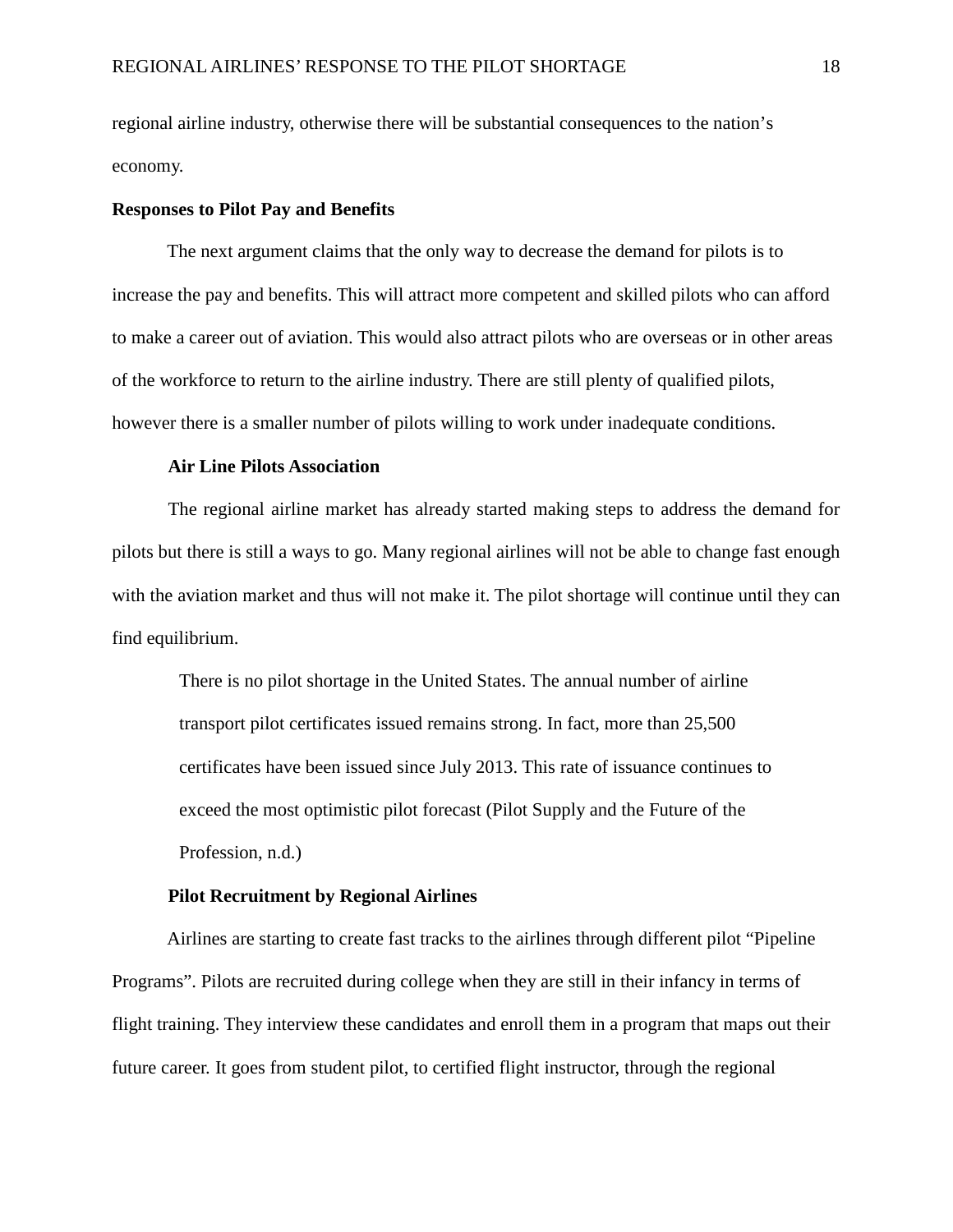airlines, before finally ending up in the right seat of a mainline carrier. Future careers for aspiring pilots are becoming easier to attain. Historically, airlines would make candidates for employment pay for their own training, now many airlines will pay for a pilot to receive higher ratings such as the Airline Transport Pilot certification, in turn for retention with the company.

An example of one of these pipelines is the "JetBlue University Gateway Program". This was one of the original programs with many other airlines following suit. Once a pilot receives their private pilot and is at least in their sophomore year of college, they can interview with JetBlue and Cape Air representatives to join the program. Once they are inaugurated into the program they are assigned a mentor, who is already a current mainline pilot who offers career help. They also receive a conditional job offer with JetBlue. The Gateway then outlines their future career path. This includes first graduating from a 4-year collegiate program. After graduation, they get a job with the university as a certified flight instructor. Cape Air will then hire the pilot after a year of work as a CFI to be a first officer. Once the pilot has attained enough hours, Cape Air will pay for them to get their ATP. They will work as a Captain for Cape Air until they reach 3000 flight hours. Finally, the Gateway Program member will transition to JetBlue, a mainline carrier (Jetblue Unveils 'Aviation University Gateway' Program, 2008). Refer to Appendix C for a flow chart of the Pipeline Program.

This program helps satisfy career advancement opportunities, which have been a factor for students to choosing aviation. Before pipeline programs, it was difficult for pilots to see a clear end goal with a major airline. These new pipelines are helping give a streamlined supply chain for the industry.

Another program, the Endeavor "STEP Program", will interview a CFI candidate once they receive around 900 hours. They will then receive a conditional job offer with Endeavor Air,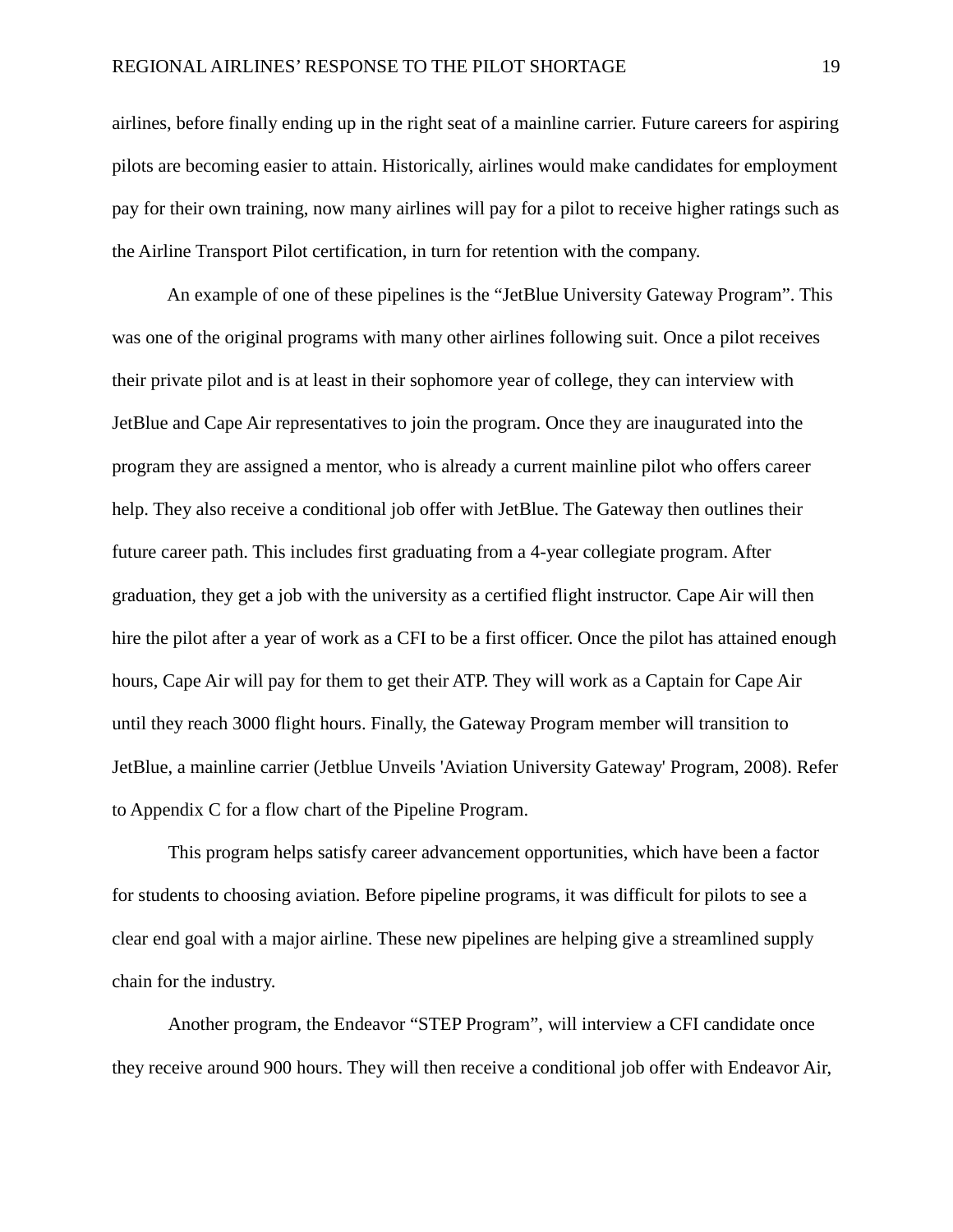a wholly owned subsidiary of Delta Air Lines. After 24 months as a captain for the regional, they receive a guaranteed interview with Delta Air Lines, a legacy carrier. Republic Airline has a similar program called the "RJ Cadet Program". This includes an interview and conditional job offer with Republic. They have many recruiting opportunities including trips to headquarters to view the simulators as well as paying for the last 100 hours of flight time before reaching R-ATP minimums. (Endeavor Air, 2017)

Many regional carriers have increased their salary in order to compete for qualified pilots in a dwindling market. Along with higher initial salaries, many airlines are also adding sign-on bonuses and other added benefits to attract more applications.

Looking at base hourly wages, Endeavor tops out as the top paying airline for first year first officers. This is at \$50.16 per flight hour. This has been recently updated and is also inclusive of a \$10k sign on bonus. Endeavor also has higher first year captain pay than most airlines. When a pilot upgrades to captain, they are paid as a third-year captain. Other airlines such as Republic Airlines, Compass Airlines, and Horizon Air offer competitive first year salaries around \$40 -\$41 per flight hour. They have higher sign on bonuses which range from \$17k - \$22k to compete with industry leaders like Endeavor (Endeavor Air, 2017). The downside to these airlines is the second year pay, which does not include any sign-on bonuses equating to a lower annual wage. The other issue are connections with major carriers. These regionals lack a flow through program to legacy carriers and other majors. CommutAir offers a conservative \$36.5 starting hourly pay. They offer a \$22.1k sign on bonus with the company. A unique aspect of CommutAir is the guaranteed captains pay after one year as first officer. This is the only company in the industry currently offering this (CommutAir , n.d.). To see more information on pilot pay in regional carriers see Appendix B.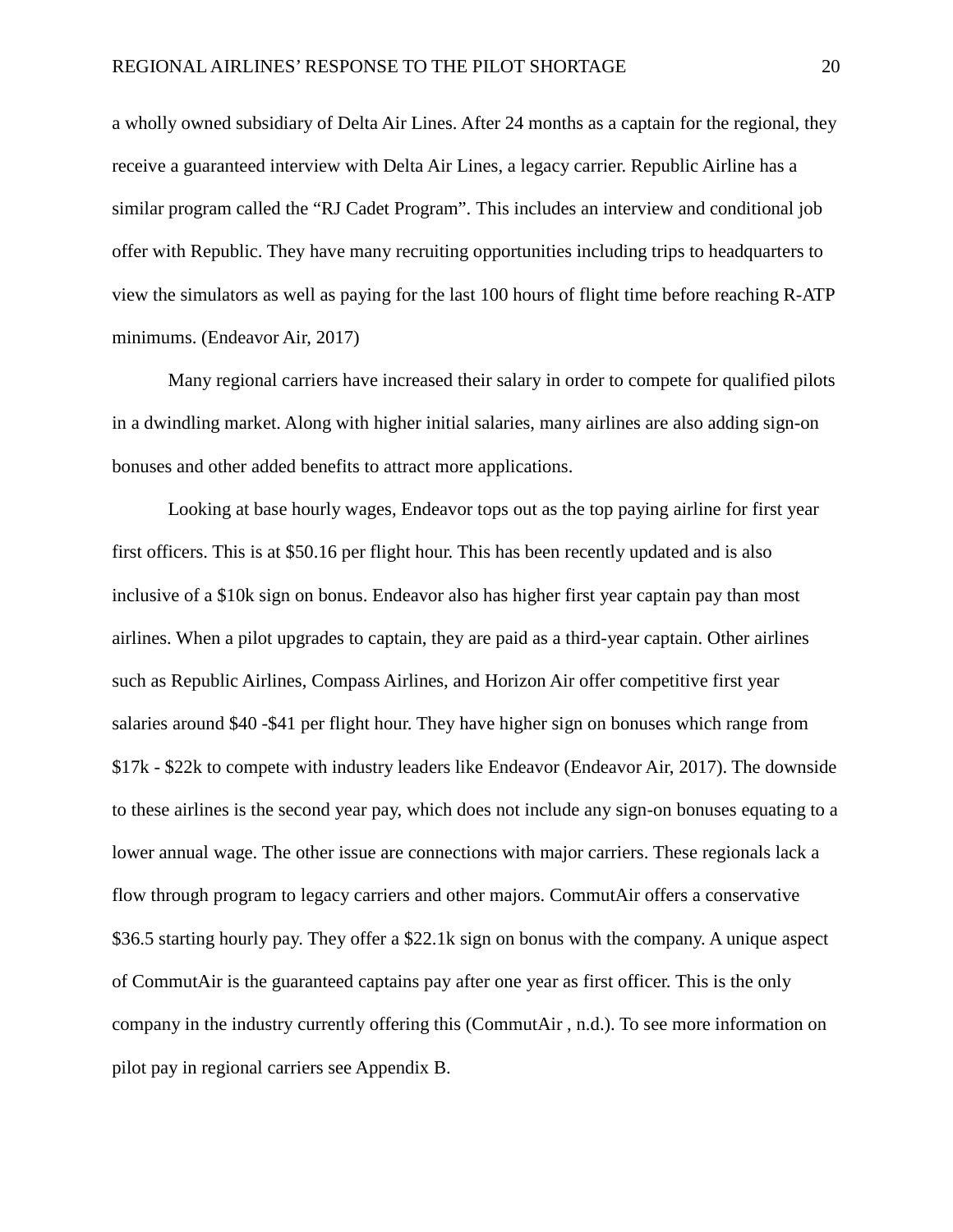#### **The Future**

<span id="page-21-0"></span>There has been an overall rise in starting salaries as a result of the pilot shortage. However, many airlines are offering sign-on bonuses to inflate the starting year wage. In reality after one year, a pilot may be back to making very little. Most pilots average 75-100 hours a month and around 1000 hours of flight time a year. The base pay is still very little when considering the average flight hour pay is \$35 (U.S. Global Investors, n.d.). Industry leaders such as Endeavor Air are taking the next step to keep attracting qualified pilots by increasing wages, however as the industry continues to see a shortage of pilots, these base pays will continue to increase.

ALPA claimed that "many airlines have recognized that hiring qualified pilots becomes easier when they increase pay and benefits and create career-advancement opportunities. Regional airlines that have added flow-through programs to mainline carriers have seen their hiring improve significantly" (Pilot Supply and the Future of the Profession, n.d.). This is the way to bring qualified pilots back into the regional airline industry. By providing opportunity and adequate pay, this will increase the pool of applicants in the industry.

#### <span id="page-21-1"></span>**Conclusion**

The debate over the supply of pilots stems from regulatory restrictions and compensation restrictions. Organizations like the Regional Airline Association claim that regulations recently put into place have had a negative effect on the regional pilot pool, while others like the Air Line Pilot Association believe that the low pay, lack of benefits, and inadequate career options have led to a loss of interest from qualified pilots.

The RAA claims that the amount of hefty regulations has dissuaded future aviators from choosing a career in aviation. This is based upon the fact that new regulations have put into place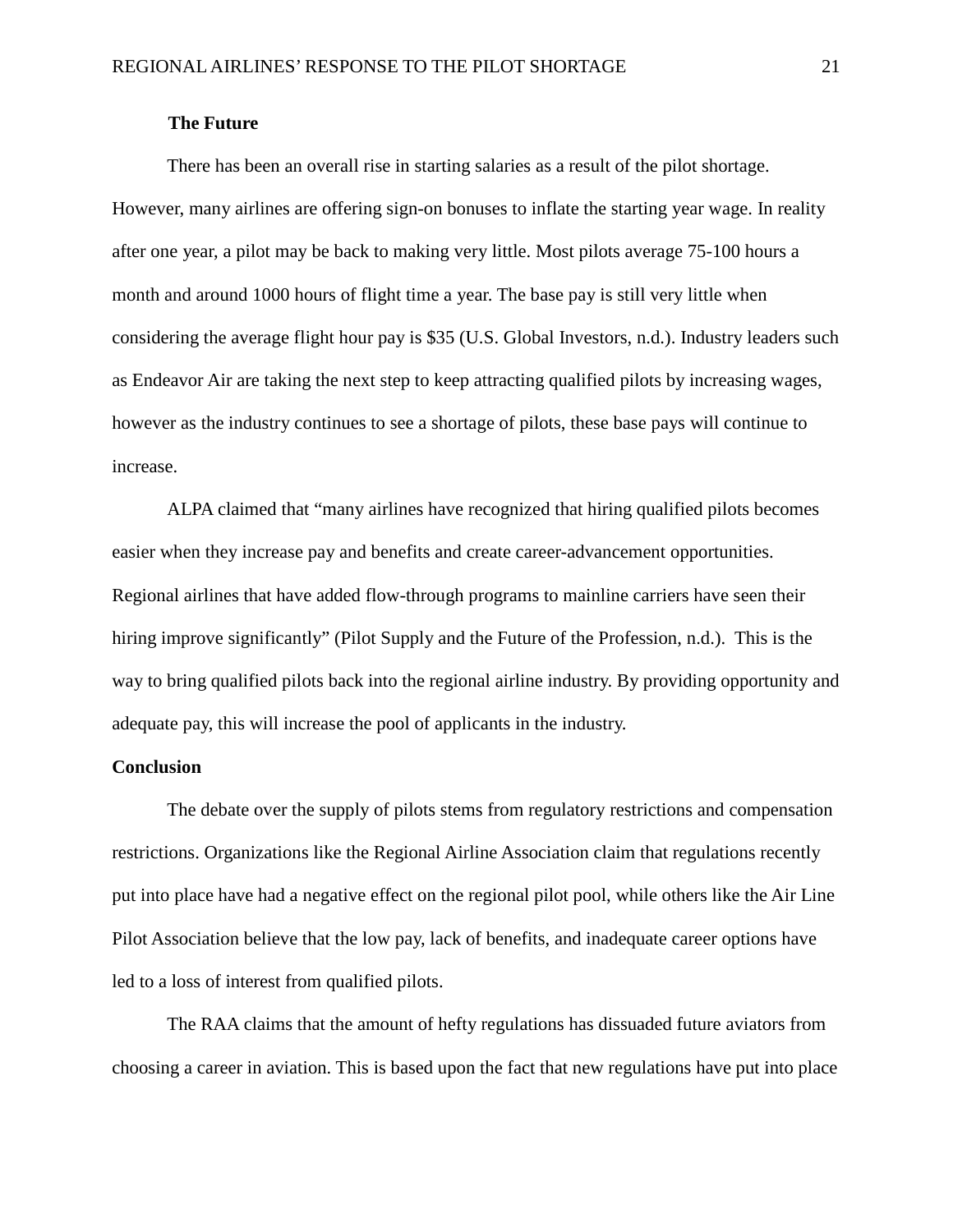quantitative flight restrictions. The RAA's suggestion to solve the issue is by changing current regulations offering more qualitative options. This can be seen through the new Restricted Airline Transport Pilot Certificate (Regional Airline Association, 2014).

ALPA claims that available pilots are dissuaded from joining the regional workforce due to unfair remunerations. Furthermore, ALPA claims that "the United States must maintain current Federal Aviation Administration regulations that set minimum standards for flight experience and qualifications to serve as a first officer…" (Pilot Supply and the Future of the Profession, n.d.). They believe that the current rules must remain the same in order to provide a safer industry. The future will involve better pay and more career paths for aspiring pilots.

Looking at pilot recruitment, the ideologies of ALPA have been implemented. Industry leaders such as JetBlue have offered gateway programs offering a step by step outline from college student to JetBlue first officer (Jetblue Unveils 'Aviation University Gateway' Program, 2008). Increased pay in regional carriers has also attracted more pilots into the industry. This offers more enticements to future aviators and can at the very least release some of the constraints otherwise limiting the regional pilot pool (Government Accountibility Office, 2014).

The pilot shortage in the regional airlines is a multifaceted issue. It is a result of an everchanging industry. But the industry however still follows basic economics principles. The industry finds equilibrium through supply and demand. The pilot shortage is due to a decreasing pool of available pilots and an increasing demand for qualified aviators. To find balance something needs to change. The debate is over what needs to change. It will be interesting to continue to monitor the regional industry and predict which elements will be successful to combat the pilot shortage (U.S. Global Investors, n.d.).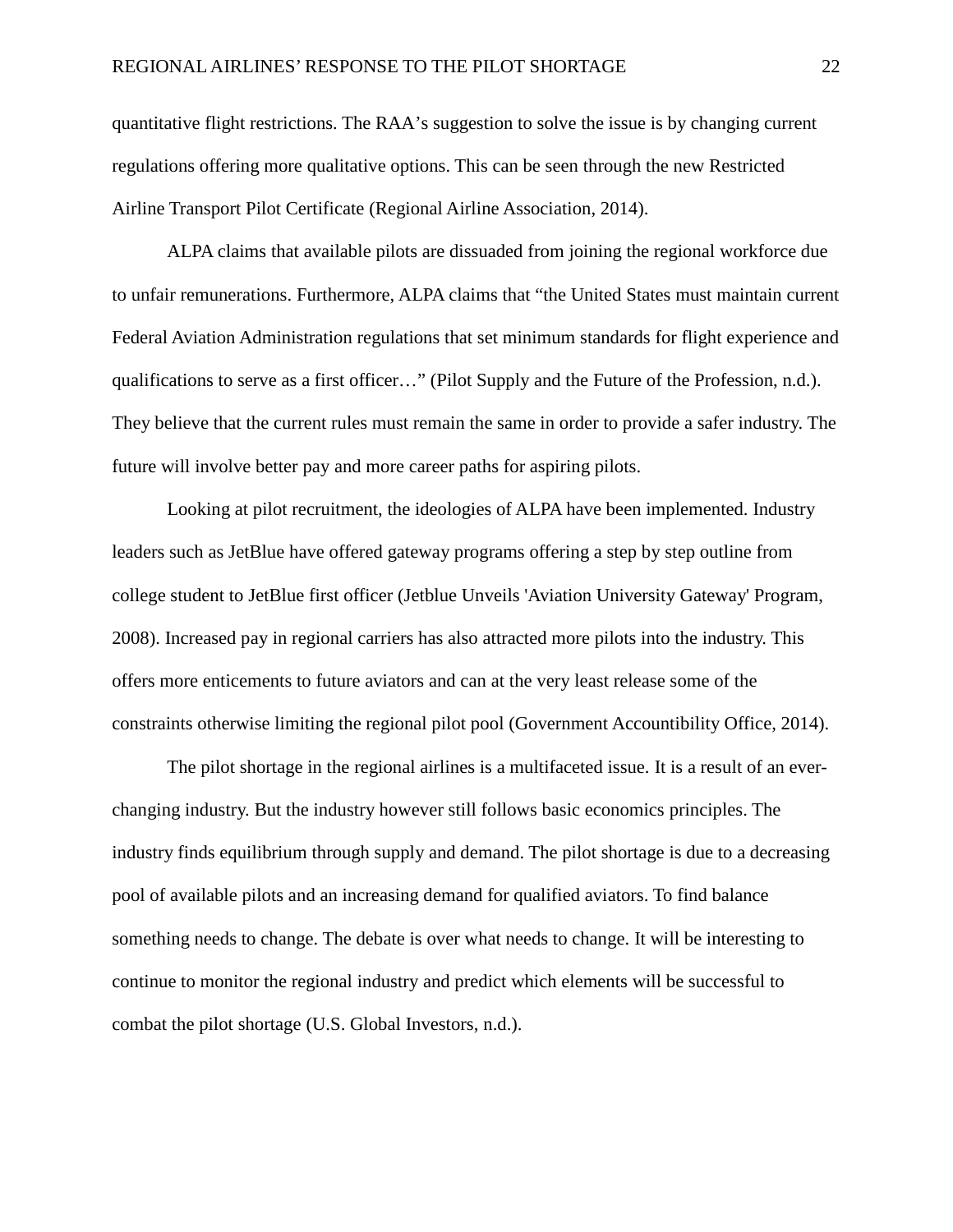Even though the pilot shortage has had negative effects on the regional industry, it has improved opportunities for the collegiate pilot. Aspiring pilots today can see a high demand market with many options and improved pay and benefits. Additionally, they also have more job security and promising career paths that can prove to be very beneficial (U.S. Global Investors, n.d.). The answer to the pilot shortage is debatable, however the actions taken so far are promising.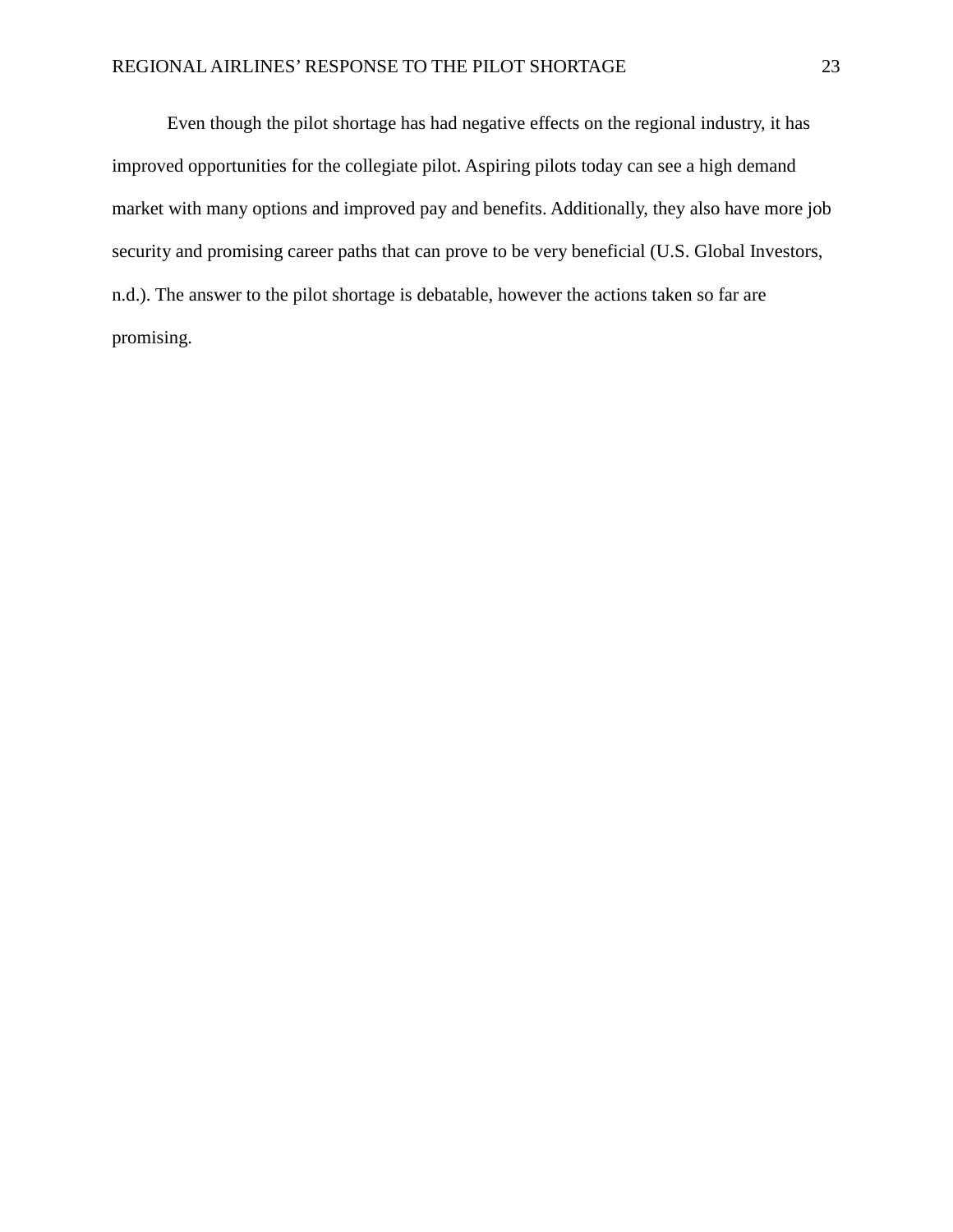#### **References**

<span id="page-24-0"></span>*Airline Pilot Central*. (n.d.). Retrieved from https://www.airlinepilotcentral.com/

Briggs, J. (2016, February 27). Why Republic Airways filed for bankruptcy even though it's profitable. *The Indianapolis Star*.

*CommutAir* . (n.d.). Retrieved from Pilot Careers: http://www.flycommutair.com/careers/pilots/

*Endeavor Air*. (2017). Retrieved from STEP Initiative : http://edvstep.com/

Federal Aviation Administration. (2013). *Advisior Circular 61-139.* Washington.

- Federal Aviation Administration. (2013). *N 8900.225 Pilot Certification and Qualification Requirements for Air Carrier Operations .*
- Government Accountibility Office. (2014). *Aviation Workforce: Current and Future Availability of Airline Pilots.* Washington.
- Higgins, J., Lovelace, K., Lounsberry, N., & Bjerke, E. (2013). *An Investigation of the United States Airline Pilot Labor Supply.*

Jetblue Unveils 'Aviation University Gateway' Program. (2008, January 31). *Aero News Network*.

National Transportation Safety Board. (2009). *Accident Report: NTSB/AAR-10/01 .* Washington.

- *Pilot Supply and the Future of the Profession*. (n.d.). Retrieved from Air Line Pilots Association: http://www.alpa.org/advocacy/pilot-supply
- (2010). *Public Law 111-216: Airline Safety and Federal Aviation Administration Extension Act of 2010.*
- Regional Airline Association. (2014). *U.S. Regional Airlines Facing Shortage of Qualified Pilots.*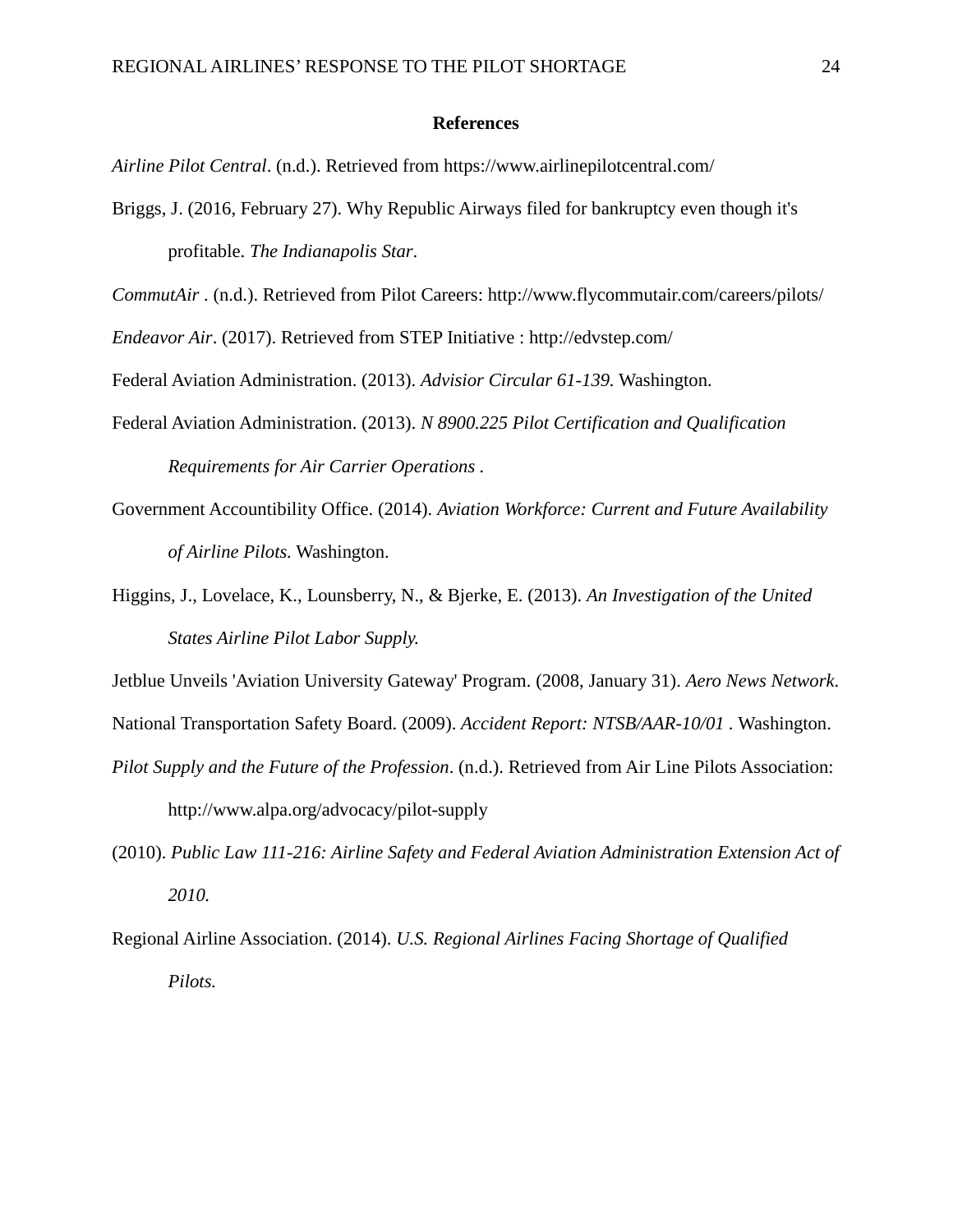U.S. Global Investors. (n.d.). *Pilot Shortage: A Blessing in Disguise?* Retrieved from U.S. Global ETFs: https://www.usglobaletfs.com/insights/pilot-shortage-a-blessing-indisguise/

Young, R. (Director). (2010). *Frontline: Flying Cheap* [Motion Picture].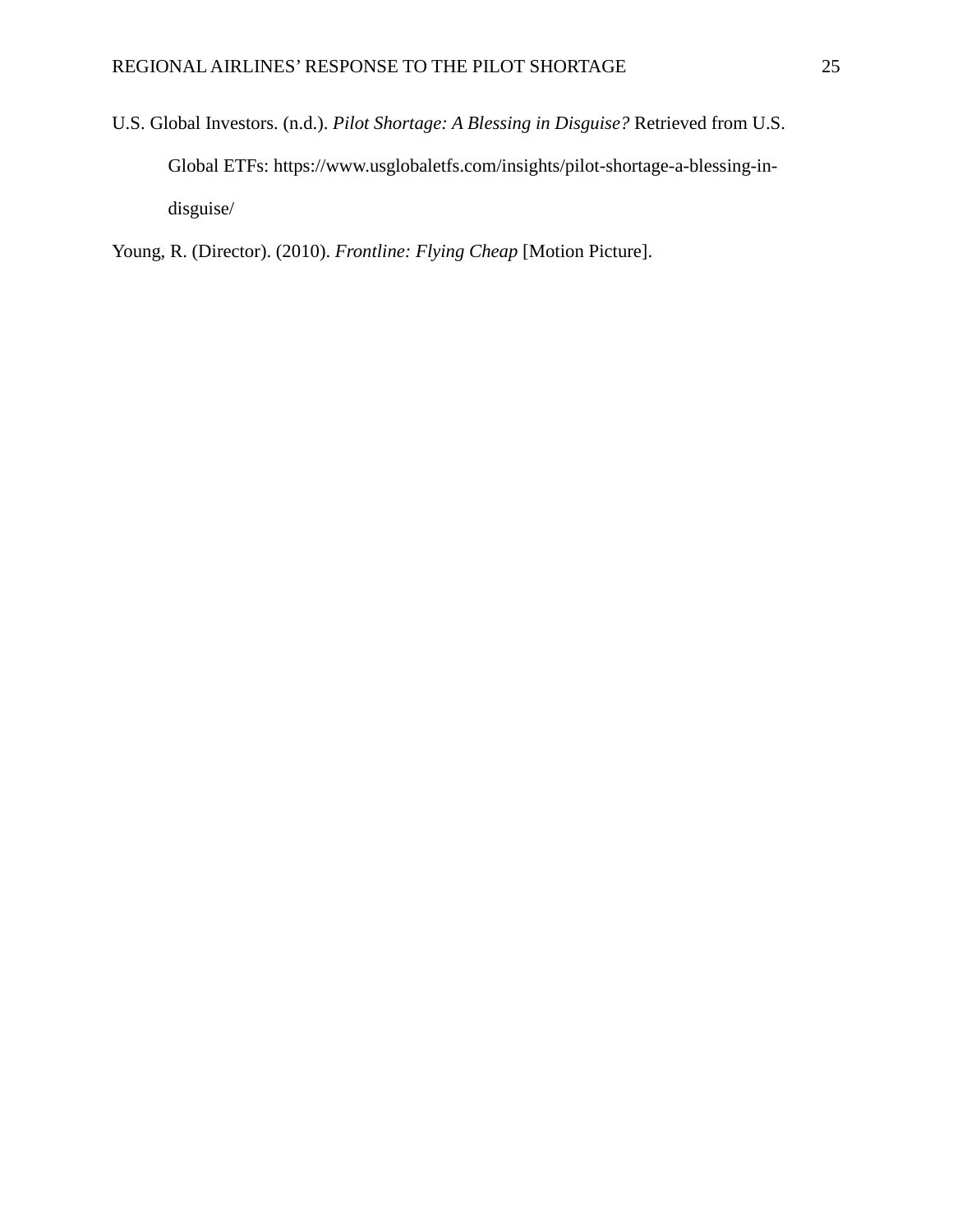#### **Appendix A: Revisions to 14 CFR 121.436**

- <span id="page-26-0"></span>1. All pilots operating under part 121 will be required to hold an ATP certificate in the airplane category with a multiengine class rating
- 2. All pilots seeking an ATP certificate with a multiengine class rating will be required to complete the ATP CTP prior to taking the knowledge test
- 3. All SICs in part 121 operations must have an aircraft type rating for the aircraft to be flown
- 4. A minimum of 50 hours of flight time in the class of airplane for ATP
- 5. restricted privileges ATP certificate enabling pilots who meet the established criteria to operate as an SIC in part 121 operations
- 6. A minimum of 1,000 hours in air carrier operations is required prior to serving as a PIC in part 121 operations

(Federal Aviation Administration, 2013)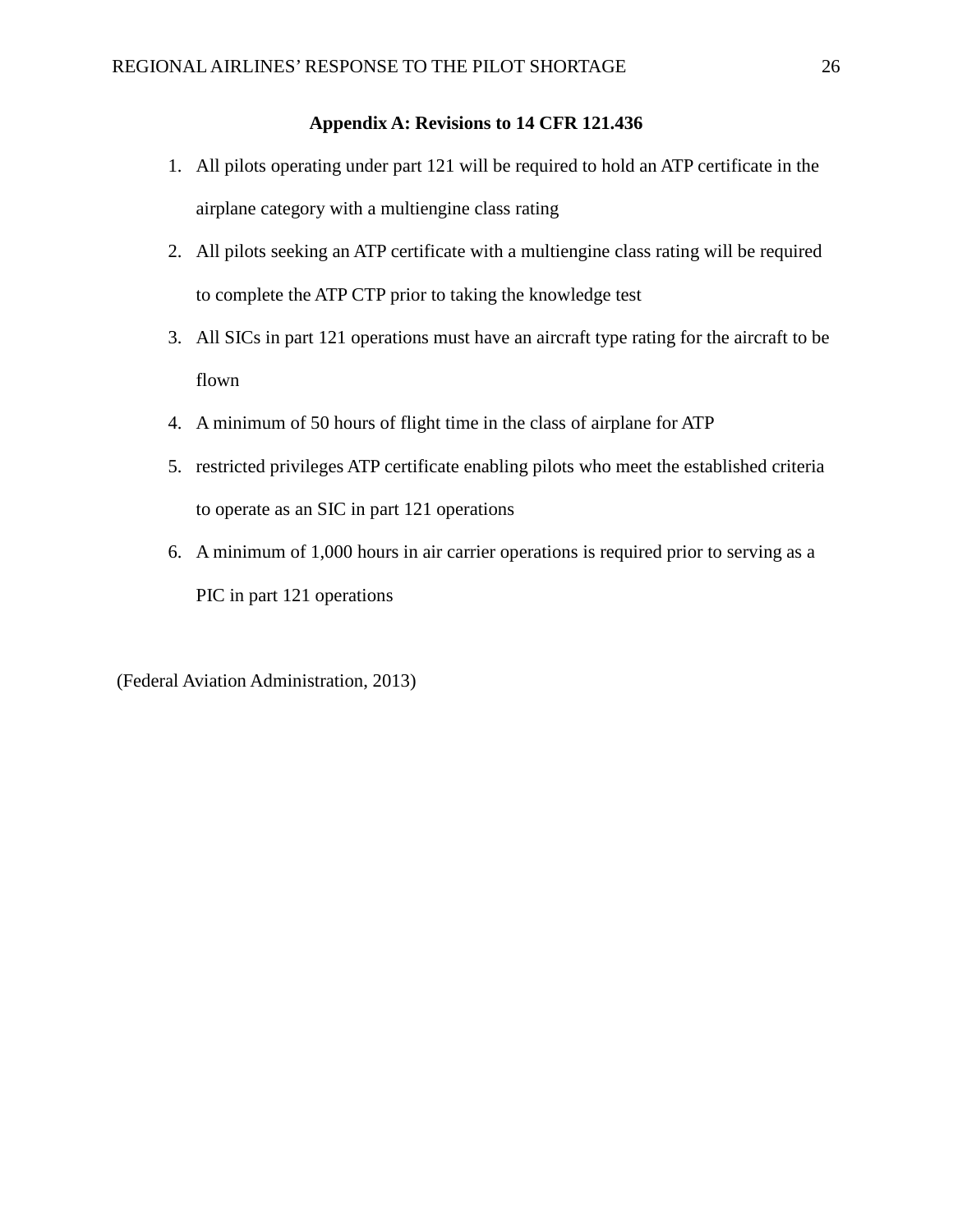<span id="page-27-0"></span>

| First Year<br>F/O                         |                                                                                           |                                                                                                              |                                                |                               |                                                                                                                                                 |
|-------------------------------------------|-------------------------------------------------------------------------------------------|--------------------------------------------------------------------------------------------------------------|------------------------------------------------|-------------------------------|-------------------------------------------------------------------------------------------------------------------------------------------------|
| <b>Airline</b>                            | <b>Domiciles</b>                                                                          | <b>Type of</b><br>planes                                                                                     | <b>Base</b><br><b>Annual</b><br>pay            | Major<br><b>Connection</b>    | <b>Benefits</b>                                                                                                                                 |
| ExpressJet                                | New York LGA<br>Newark<br>Cleveland<br>Detroit<br>Atlanta<br>Chicago<br>Dallas<br>Houston | <b>CRJ 900</b><br><b>CRJ 700</b><br><b>CRJ 200</b><br><b>ERJ 145</b><br><b>ERJ 135</b><br>Fleet size:<br>183 | \$37k                                          | American<br>United<br>JetBlue | \$10k sign on bonus<br>Gateway flow through*<br>Per diem: \$1.90                                                                                |
| Endeavor                                  | New York JFK<br>New York LGA<br>Minneapolis<br>Atlanta<br>Detroit                         | <b>CRJ 900</b><br><b>CRJ 700</b><br><b>CRJ 200</b><br>Fleet size:<br>140                                     | \$50k                                          | Delta                         | Wholly owned subsidiary of<br>Delta<br>\$10k sign on bonus<br>Guaranteed interview with<br>Delta 24 months after<br>upgrade<br>Per diem: \$1.70 |
| Compass                                   | Los Angeles<br>Minneapolis<br>Seattle<br>Phoenix                                          | E175<br>Fleet size: 56                                                                                       | \$41k                                          | Delta<br>American             | \$17.5k sign on bonus<br>4 hotel rooms a month for<br>commuting<br>\$1.65                                                                       |
| CommutAir                                 | Newark<br><b>Washington IAD</b>                                                           | <b>ERJ 145</b><br>Fleet size: 36                                                                             | \$36.5k                                        | United                        | \$22.1k sign on bonus<br>1 year upgrade (captain pay<br>guaranteed)<br>4 hotel rooms a month for<br>commuting<br>Per Diem: \$1.75               |
| Cape Air                                  | New England<br>Caribbean<br>Midwest<br>Montana<br>Guam                                    | C402<br><b>ATR 42</b><br>P2012<br>Fleet size: 93                                                             | \$19k<br><b>Based off</b><br>duty time<br>hour | JetBlue                       | Flow through JetBlue 2-3<br>years (gateway program)<br>Location<br>12 days off guarantee<br>Per Diem: \$37 per day*                             |
| Envoy                                     | Chicago<br>Dallas<br>Miami<br>New York LGA                                                | E175<br><b>ERJ 145</b><br>ERJ 140<br>Fleet size:<br>168                                                      | \$38k                                          | American                      | Wholly owned subsidiary of<br>American<br>Paid hotels for commuting<br>\$22.1k sign on bonus<br>Per Diem: \$1.85                                |
| <b>Trans</b><br><b>States</b><br>Airlines | St. Louis<br>Chicago<br><b>Washington IAD</b><br>Denver<br>Raleigh                        | <b>MRJ 90</b><br><b>ERJ 145</b><br>Fleet size: 55                                                            | \$36k                                          | American<br>United            | \$22k sign on bonus<br>75 hour a month guarantee<br>Hotel for commuters<br>Per Diem: \$1.90                                                     |
| Air<br>Wisconsin                          | Norfolk, VA<br>Philadelphia<br><b>Washington DCA</b>                                      | <b>CRJ 200</b><br>Fleet size: 59                                                                             | \$35k                                          | American<br>United            | \$22k sign on bonus<br>2 Year upgrade<br>Per Diem: \$1.80                                                                                       |

## **Appendix B: Regional Airlines' Comparison**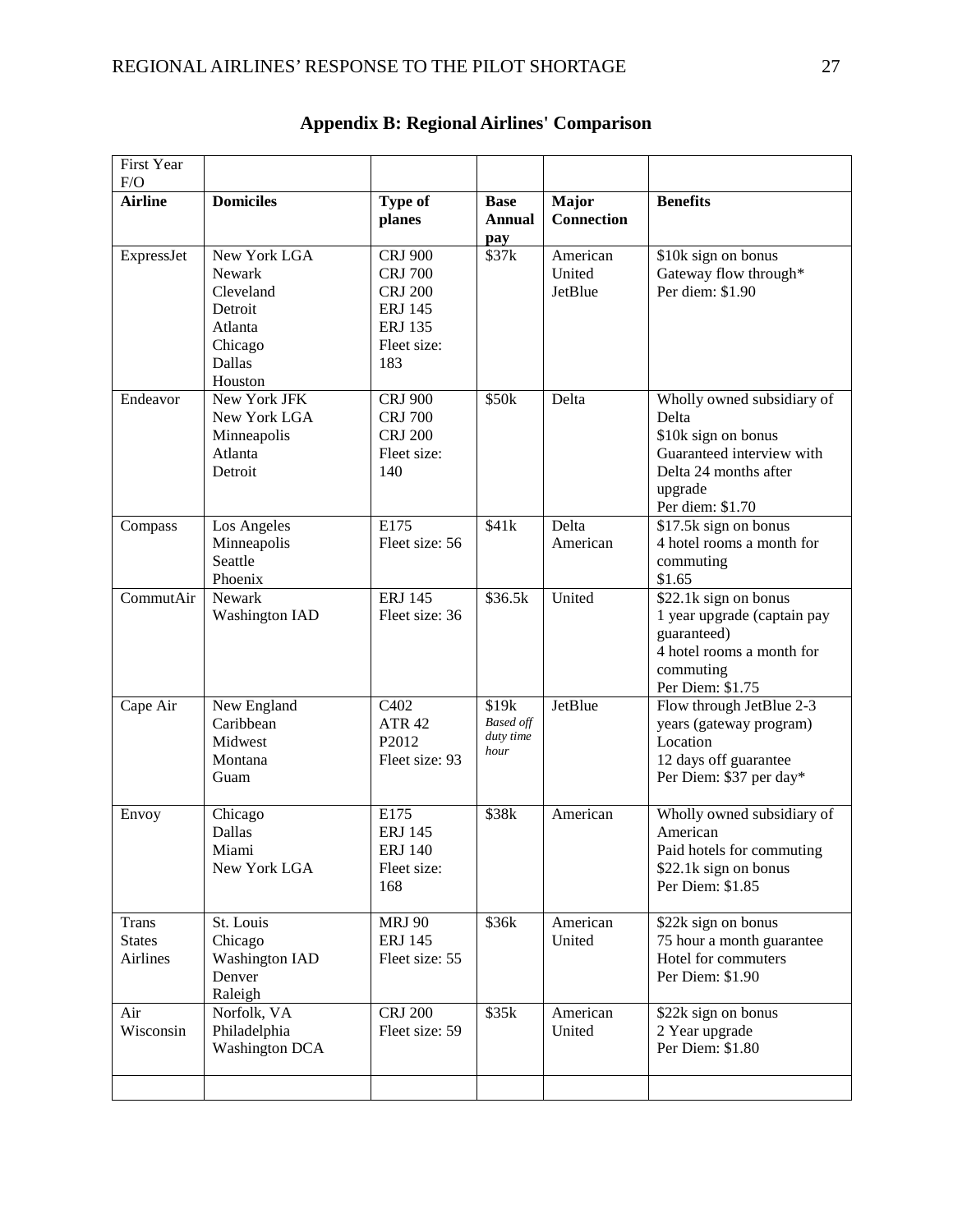| Go Jet<br>Airlines  | Chicago<br>Denver<br>Detroit<br>Raleigh<br>St. Louis                                                                                                                                                                                                                           | <b>CRJ 900</b><br><b>CRJ 700</b><br>Fleet size: 54                                                                  | \$37k | United<br>Delta                       | \$12k sign on bonus<br>75 hour a month guarantee<br>12 days off guarantee per<br>month<br>Per Diem: \$1.85                                                        |
|---------------------|--------------------------------------------------------------------------------------------------------------------------------------------------------------------------------------------------------------------------------------------------------------------------------|---------------------------------------------------------------------------------------------------------------------|-------|---------------------------------------|-------------------------------------------------------------------------------------------------------------------------------------------------------------------|
| Horizon<br>Air      | Anchorage<br>Seattle<br>Portland, OR<br>Medford, OR<br>Spokane<br>Boise                                                                                                                                                                                                        | Dash Q400<br>E175<br>Fleet size: 62                                                                                 | \$40k | Alaska                                | \$20k sign on bonus (Q400)<br>$$10k$ sign on bonus (E175)<br>4.2 daily credit hour<br>guarantee<br>2.2 year upgrade<br>Per Diem: \$1.80                           |
| Mesa Air            | Dallas<br>Houston<br><b>Washington IAD</b>                                                                                                                                                                                                                                     | E175<br><b>CRJ 900</b><br><b>CRJ 700</b><br>Fleet size:<br>140                                                      | \$36k | American<br>United                    | $\overline{$22.5k$$ Sign on bonus<br>2 year upgrade<br>11 days off guarantee per<br>month<br>76 hour a month guarantee<br>Per Diem: \$1.60                        |
| SkyWest<br>Airlines | Arizona: Phoenix,<br>Tucson<br>California: Fresno, Los<br>Angeles, Palm Springs,<br>San Diego, San<br>Francisco<br>Colorado: Colorado<br>Springs, Denver<br><b>Boise</b><br>Chicago<br>Minneapolis/St. Paul<br>Detroit<br>Portland, OR<br>Houston<br>Salt Lake City<br>Seattle | <b>MRJ 90</b><br>E175<br><b>CRJ 900</b><br><b>CRJ 700</b><br><b>CRJ 200</b><br><b>CRJ</b> 100<br>Fleet size:<br>424 | \$37k | American<br>Delta<br>United<br>Alaska | \$7.5k sign on bonus<br>76 hour a month guarantee<br>1.5 year upgrade<br>Per Diem: \$1.90                                                                         |
| Republic<br>Airways | Chicago<br>Columbus<br>Indianapolis<br>Kansas City<br>Miami<br>New York LGA<br>Newark<br>Philadelphia<br>Pittsburgh<br><b>Washington DCA</b>                                                                                                                                   | E170<br>E175<br>Fleet size:<br>191                                                                                  | \$40k | American<br>Delta<br>United           | \$17.5k sign on bonus<br>12 days off guarantee per<br>month<br>Long Call Reserve<br>Per Diem: \$2.05                                                              |
| PenAir              | <b>Boston</b><br>Portland, OR<br>Anchorage                                                                                                                                                                                                                                     | Saab 340<br>Saab 2000<br>Fleet size: 20                                                                             | \$30K | None                                  | \$5k sign on bonus<br>Upgrade 1.5 years<br>20 days paid vacation<br>annually<br>Per Diem: \$50 day                                                                |
| Piedmont<br>Air     | Philadelphia<br>Roanoke, VA<br>Ocean City, MD                                                                                                                                                                                                                                  | <b>ERJ 145</b><br>Fleet size: 50                                                                                    | \$39K | American                              | Upgrade time 1 year<br>\$16k bonus<br>5 year flow through to<br>American<br>Guaranteed 11 days off per<br>month<br>Four hotel rooms per month<br>Per Diem: \$1.70 |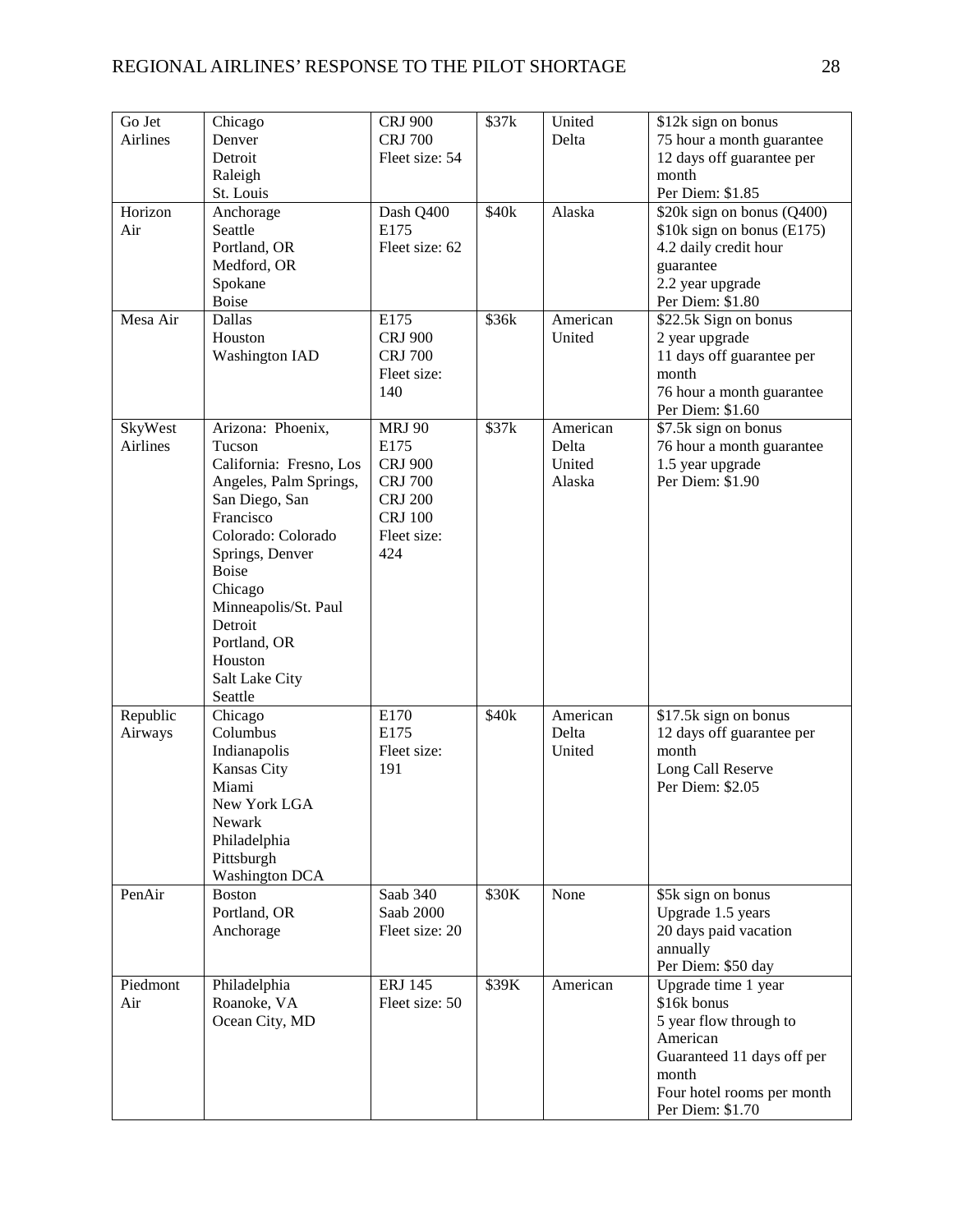### REGIONAL AIRLINES' RESPONSE TO THE PILOT SHORTAGE 29

| <b>PSA</b>      | Charlotte             | <b>CRJ 200</b> | \$39k | American | Wholly owned subsidiary  |
|-----------------|-----------------------|----------------|-------|----------|--------------------------|
| <b>Airlines</b> | Cincinnati            | <b>CRJ 700</b> |       |          | Upgrade time 2.2 years   |
|                 | Dayton, OH            | <b>CRJ 900</b> |       |          | \$16k sign on bonus      |
|                 | Knoxville, TN         | Fleet size:    |       |          | 6-7 year flow through to |
|                 | <b>Washington DCA</b> | 122            |       |          | American                 |
|                 |                       |                |       |          | Per Diem: \$1.75         |

- Base annual pay is off of a 1000 flight hour year
- Cape Air pays based off of duty hour, not flight hour
- Per Diem is pay away from base per hour

(Airline Pilot Central, n.d.)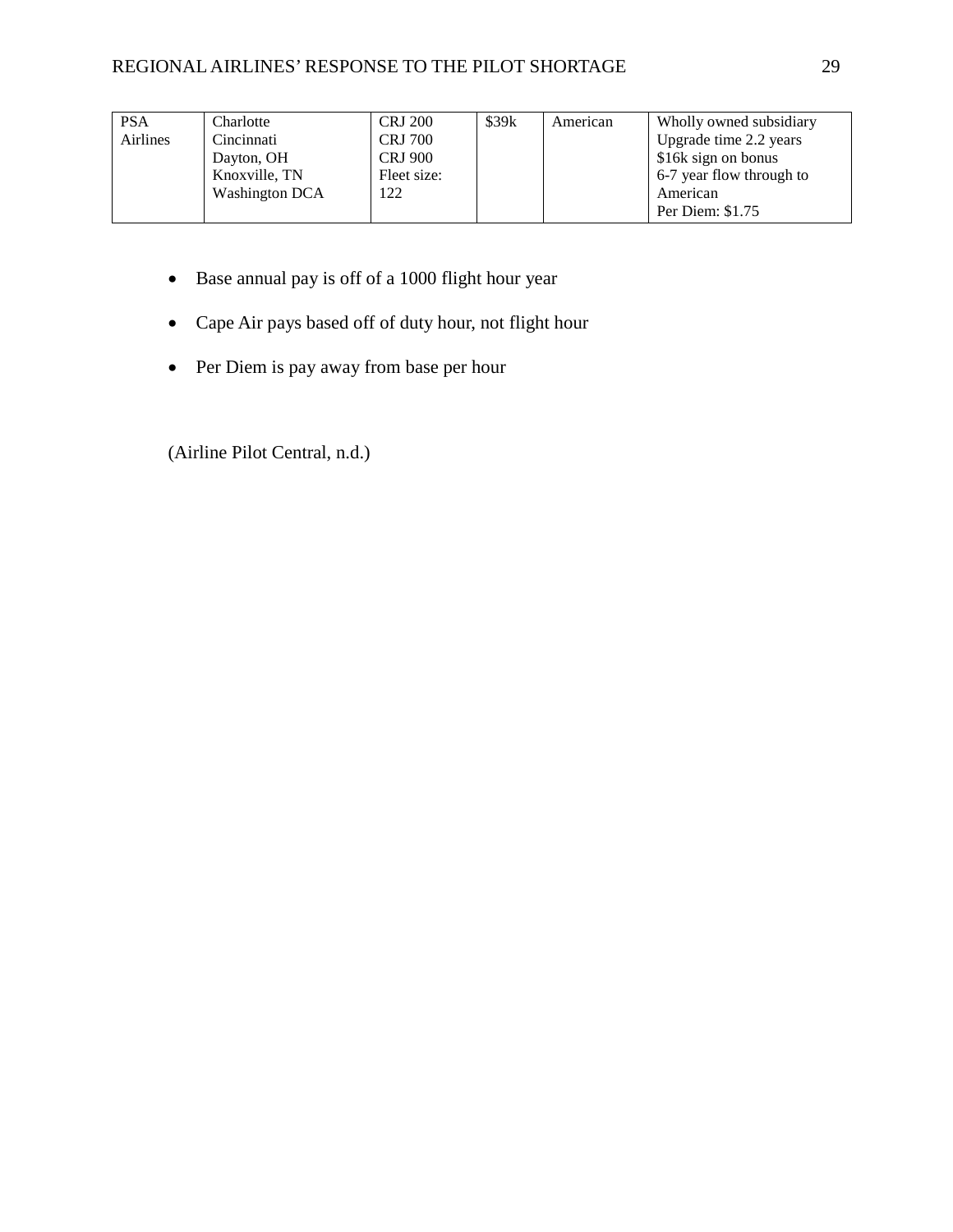

<span id="page-30-0"></span>

This Pipeline program gives career steps and an outlined path to a major carrier. It shows the amount of flight hours before transitioning to the next step and has a clear end goal of being a Jetblue first officer. As you can see, this is very detailed and shows promising career advancement (Jetblue Unveils 'Aviation University Gateway' Program, 2008).